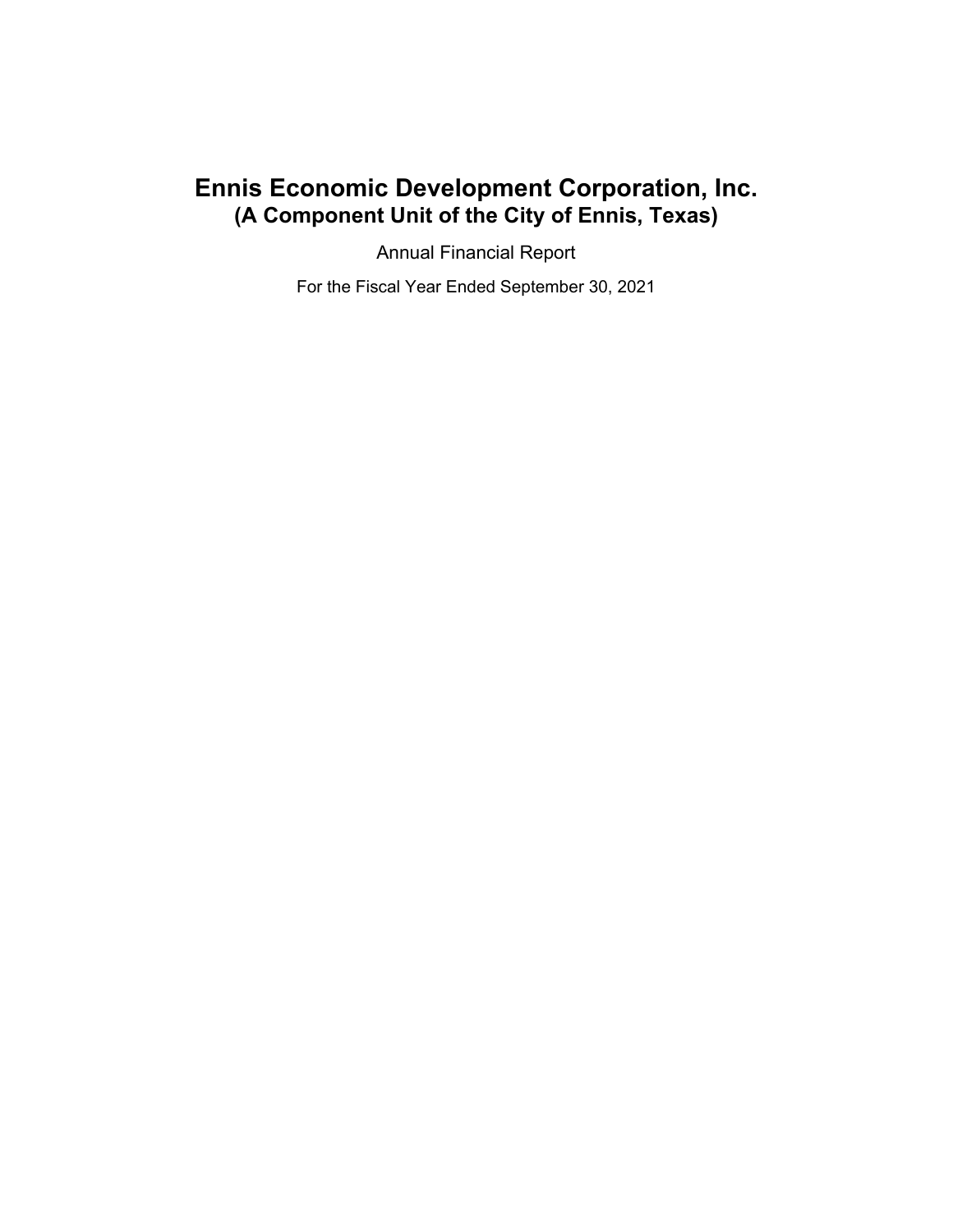## **Ennis Economic Development Corporation, Inc. (A Component Unit of the City of Ennis, Texas) For the Fiscal Year Ended September 30, 2021**

## **Table of Contents**

| <b>Financial Section</b>                                                                                                                              |
|-------------------------------------------------------------------------------------------------------------------------------------------------------|
|                                                                                                                                                       |
|                                                                                                                                                       |
| <b>Basic Financial Statements</b>                                                                                                                     |
| Government-wide Financial Statements                                                                                                                  |
|                                                                                                                                                       |
|                                                                                                                                                       |
| <b>Fund Financial Statements</b>                                                                                                                      |
|                                                                                                                                                       |
| Statement of Revenues, Expenditures, and Changes in                                                                                                   |
| Reconciliation of the Statement of Revenues, Expenditures, and<br>Changes in Fund Balances of the Governmental Fund to the Statement of Activities 14 |
| Statement of Revenues, Expenditures, and Changes in Fund                                                                                              |
|                                                                                                                                                       |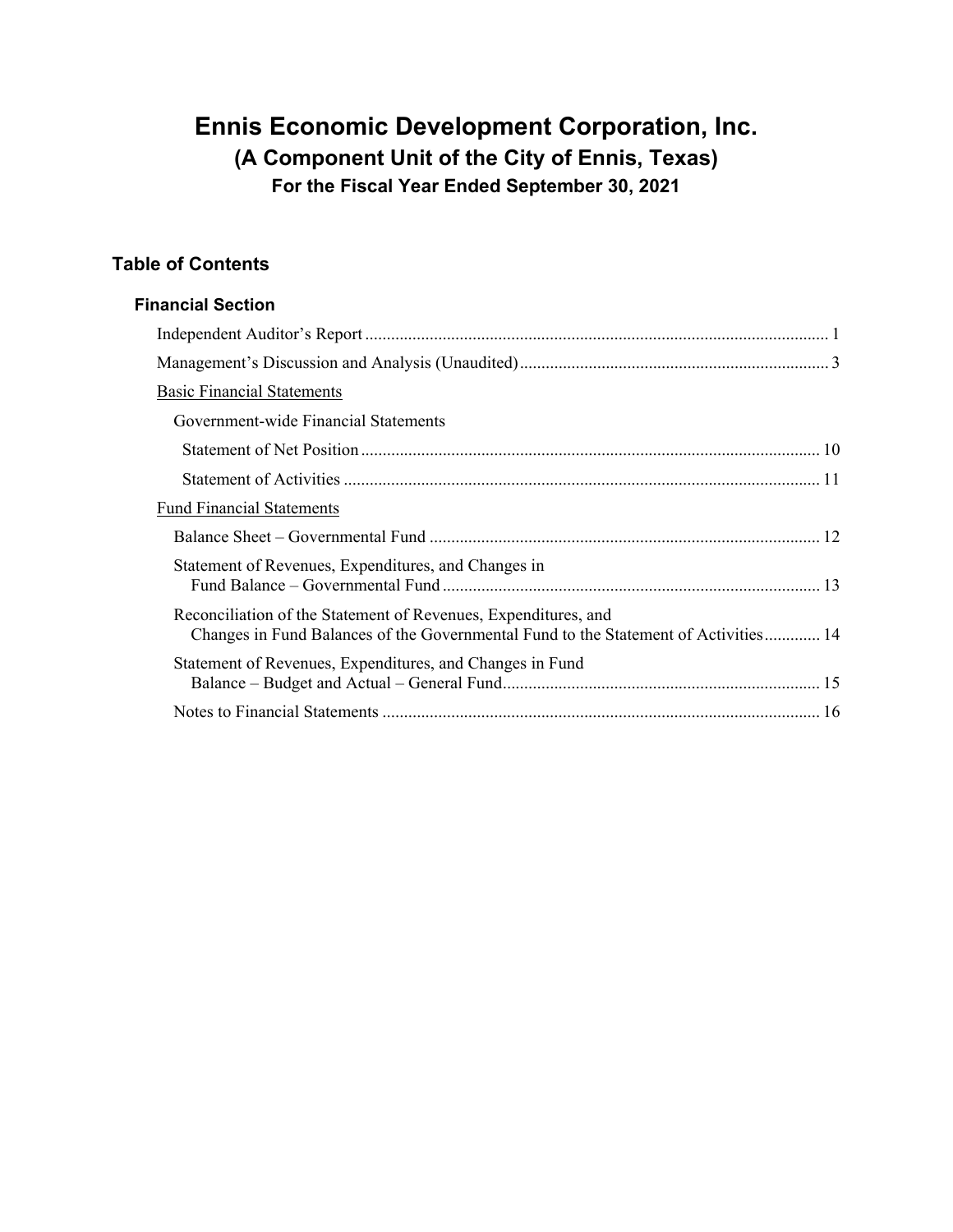

## **Independent Auditor's Report**

Board of Directors Ennis Economic Development Corporation, Inc. Ennis, Texas

We have audited the accompanying financial statements of the governmental activities and the major fund of the Ennis Economic Development Corporation, Inc. (Corporation), a component unit of the City of Ennis, Texas, as of and for the year ended September 30, 2021, and the related notes to the financial statements, which collectively comprise the Corporation's basic financial statements as listed in the table of contents.

## *Management's Responsibility for the Financial Statements*

Management is responsible for the preparation and fair presentation of these financial statements in accordance with accounting principles generally accepted in the United States of America; this includes the design, implementation, and maintenance of internal control relevant to the preparation and fair presentation of financial statements that are free from material misstatement, whether due to fraud or error.

### *Auditor's Responsibility*

Our responsibility is to express opinions on these financial statements based on our audit. We conducted our audit in accordance with auditing standards generally accepted in the United States of America. Those standards require that we plan and perform the audit to obtain reasonable assurance about whether the financial statements are free from material misstatement.

An audit involves performing procedures to obtain audit evidence about the amounts and disclosures in the financial statements. The procedures selected depend on the auditor's judgment, including the assessment of the risks of material misstatement of the financial statements, whether due to fraud or error. In making those risk assessments, the auditor considers internal control relevant to the Corporation's preparation and fair presentation of the financial statements in order to design audit procedures that are appropriate in the circumstances, but not for the purpose of expressing an opinion on the effectiveness of the Corporation's internal control. Accordingly, we express no such opinion. An audit also includes evaluating the appropriateness of accounting policies used and the reasonableness of significant accounting estimates made by management, as well as evaluating the overall presentation of the financial statements.

We believe that the audit evidence we have obtained is sufficient and appropriate to provide a basis for our audit opinions.

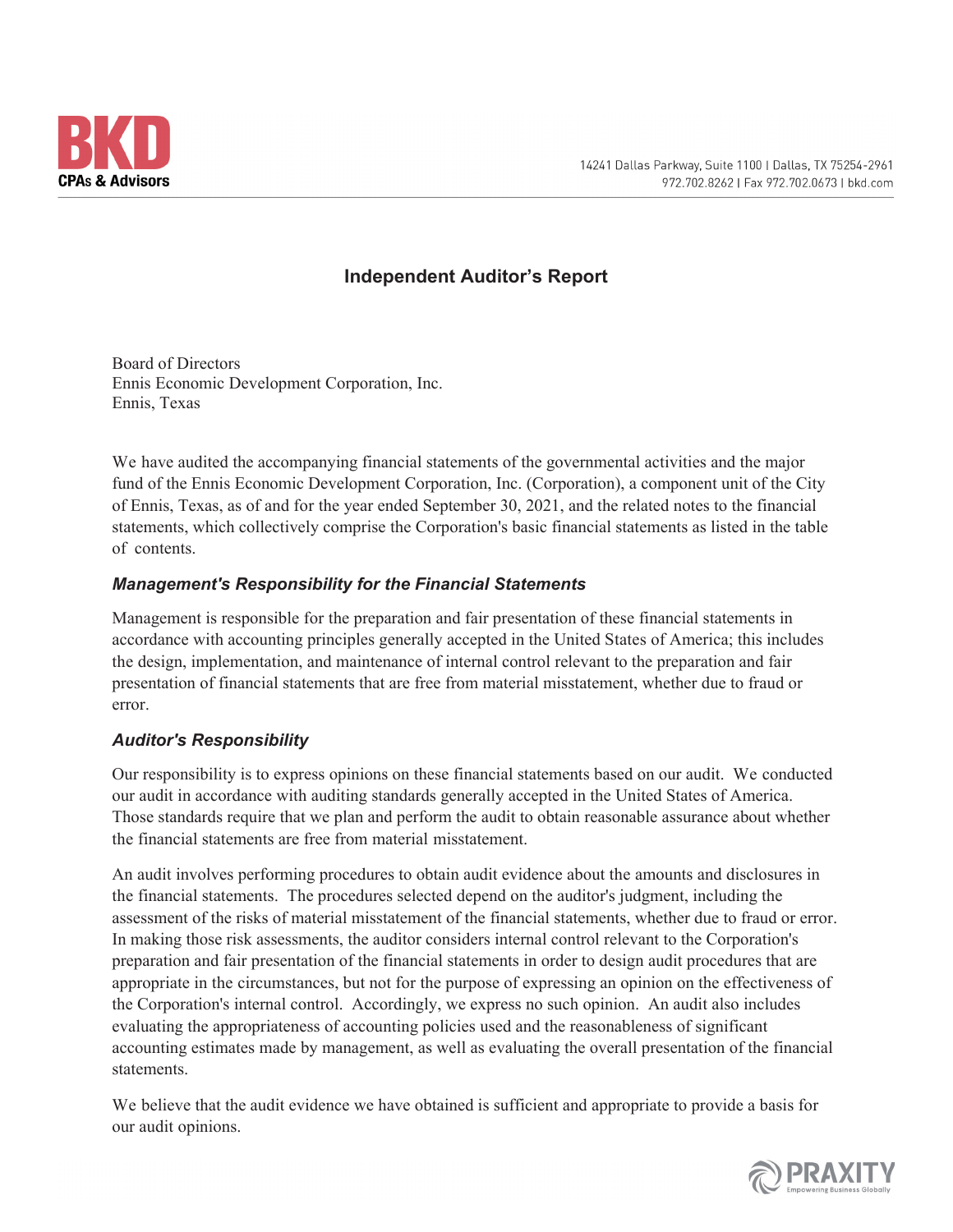Board of Directors Ennis Economic Development Corporation, Inc. Page 2

### *Opinions*

In our opinion, the financial statements referred to above present fairly, in all material respects, the respective financial position of the governmental activities and the major fund of the Corporation, as of September 30, 2021, and the respective changes in financial position and the respective budgetary comparison for the General Fund for the year then ended in accordance with accounting principles generally accepted in the United States of America.

## *Other Matters*

### *Required Supplementary Information*

Accounting principles generally accepted in the United States of America require that the management's discussion and analysis be presented to supplement the basic financial statements. Such information, although not a part of the basic financial statements, is required by the Governmental Accounting Standards Board, who considers it to be an essential part of financial reporting for placing the basic financial statements in an appropriate operational, economic, or historical context. We have applied certain limited procedures to the required supplementary information in accordance with auditing standards generally accepted in the United States of America, which consisted of inquiries of management about the methods of preparing the information and comparing the information for consistency with management's responses to our inquiries, the basic financial statements, and other knowledge we obtained during our audit of the basic financial statements. We do not express an opinion or provide any assurance on the information because the limited procedures do not provide us with sufficient evidence to express an opinion or provide any assurance.

BKD.LLP

Dallas, Texas March 30, 2022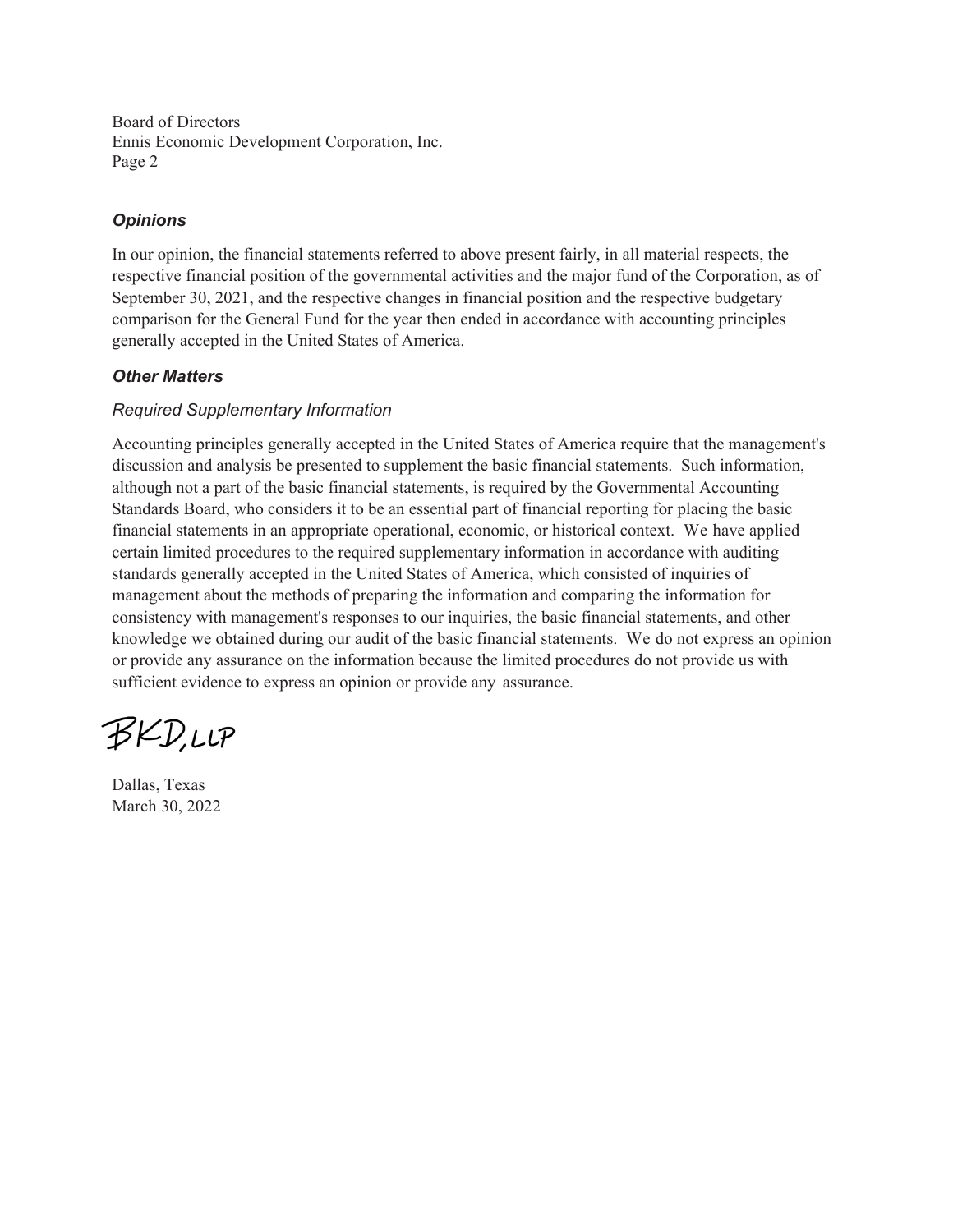## **Ennis Economic Development Corporation, Inc. (A Component Unit of the City of Ennis, Texas) Management's Discussion and Analysis (Unaudited)**

As management of the Ennis Economic Development Corporation, Inc. (Corporation), we offer readers of the Corporation's financial statements this narrative overview and analysis of the financial activities of the Corporation for the fiscal year ended September 30, 2021.

### **Financial Highlights**

- The assets and deferred outflows or resources of the Corporation exceeded its liabilities at the close of the most recent fiscal year by \$9,280,461 (net position).
- The Corporation's total net position increased by \$669,590. This increase was primarily related to increased sales tax revenue during 2021.
- As of the close of the current fiscal year, the Corporation's general fund reported ending fund balance of \$6,812,470, an increase of \$527,442 from the prior year. This increase was primarily related to increased sales tax revenue during 2021.
- At the end of the current fiscal year, restricted and total fund balance was \$6,812,470.

### **Overview of the Financial Statements**

This discussion and analysis provided here is intended to serve as an introduction to the Corporation's basic financial statements. The Corporation's basic financial statements are comprised of three components: 1) government-wide financial statements, 2) fund financial statements, and 3) notes to the financial statements.

*Government-wide Financial Statements.*The *government-wide financial statements* are designed to provide readers with a broad overview of the Corporation's finances, in a manner similar to a privatesector business.

The *statement of net position* presents financial information on all of the Corporation's assets, deferred outflows of resources, and liabilities, with the difference between the three reported as net position. Over time, increases or decreases in net position may serve as a useful indicator of whether the financial position of the Corporation is improving or deteriorating.

The *statement of activities* presents information showing how the Corporation's net position changed during the most recent fiscal year. All changes in net position are reported as soon as the underlying event giving rise to the change occurs, *regardless of the timing of related cash flows.* Thus, revenues and expenses are reported for some items that will only result in cash flows in future fiscal periods.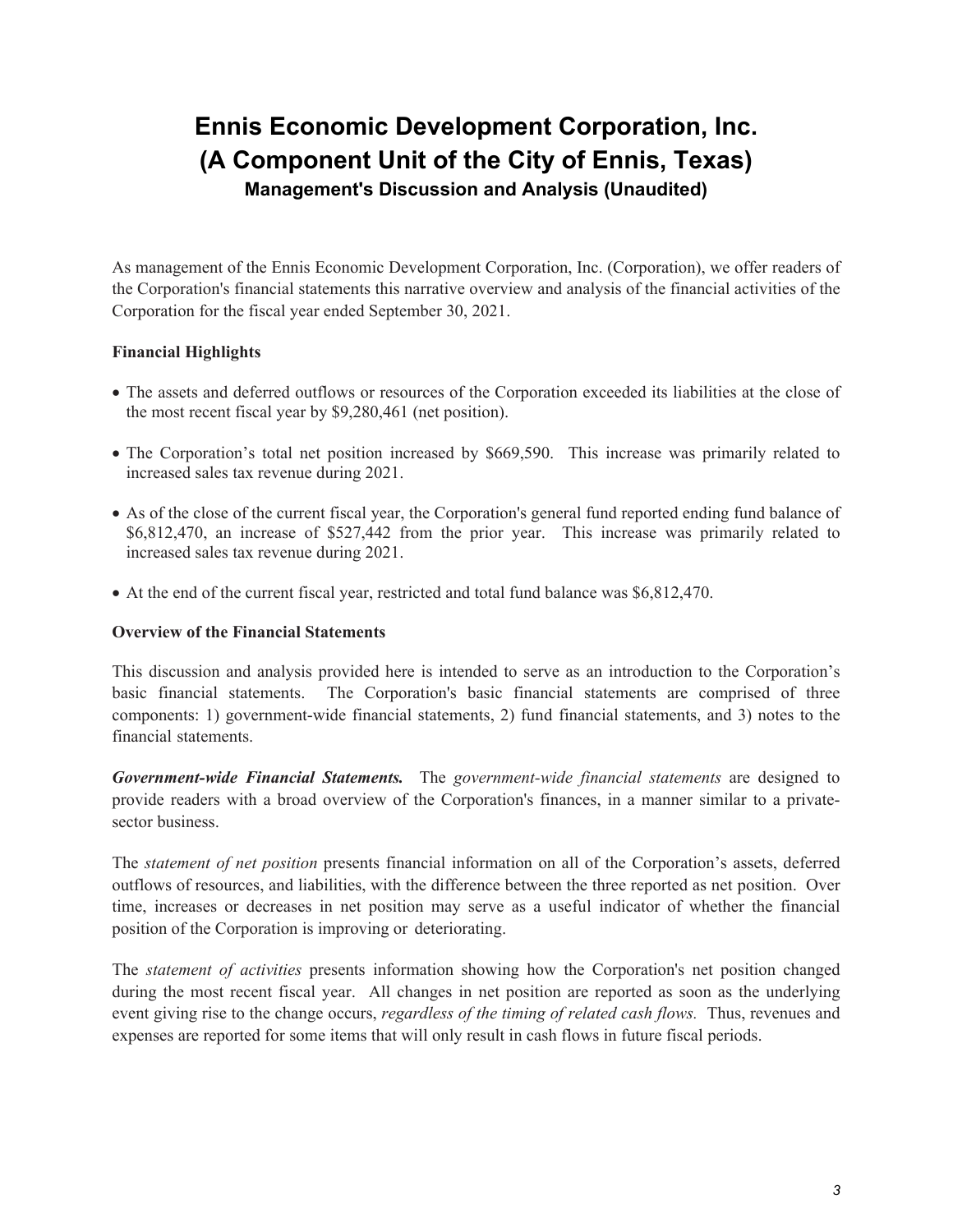## **Ennis Economic Development Corporation, Inc. (A Component Unit of the City of Ennis, Texas) Management's Discussion and Analysis (Unaudited)**

Both of the government-wide financial statements distinguish functions of the Corporation that are principally supported by taxes and investment earnings (*governmental activities)*. The sole governmental activity of the Corporation is economic development.

The government-wide financial statements can be found on pages 10-11 of this report.

*Fund Financial Statements.*A *fund* is a grouping of related accounts that is used to maintain control over resources that have been segregated for specific activities or objectives. The Corporation, like other state and local governments, uses fund accounting to ensure and demonstrate compliance with financerelated legal requirements. The funds of the Corporation is a governmental fund.

*Governmental Fund.**The governmental fund* is used to account for essentially the same functions reported as *governmental activities* in the government-wide financial statements. However, unlike the government-wide financial statements, governmental fund financial statements focus on *near-term inflows and outflows of spendable resources,* as well as on *balances of spendable resources* available at the end of the fiscal year. Such information may be useful in evaluating a government's near-term financing requirements.

Because the focus of the governmental fund is narrower than that of the government-wide financial statements, it is useful to compare the information presented for the *governmental fund* with similar information presented for *governmental activities* in the government-wide financial statements. By doing so, readers may better understand the long-term impact of the government's near-term financing decisions. Both the governmental fund balance sheet and the governmental fund statements of revenues, expenditures, and changes in fund balances provide a reconciliation to facilitate this comparison between *governmental funds* and *governmental activities.*

The Corporation maintains one individual governmental fund. Information is presented separately in the *governmental fund balance sheet* and in the *governmental fund statement of revenues, expenditures and changes in fund balance* for the General fund which is considered to be a major fund.

The basic governmental fund financial statements can be found on pages 12-15 of this report.

*Notes to the Financial Statements.*The notes provide additional information that is necessary to acquire a full understanding of the data provided in the government-wide and fund financial statements. The notes to the financial statements can be found on pages 16-23 of this report.

### **Government-wide Overall Financial Analysis**

As noted earlier, net position over time, may serve as a useful indicator of a government's financial position. In the case of the Corporation, assets and deferred outflows of resources exceeded liabilities by \$9,280,461, at the close of the most recent fiscal year.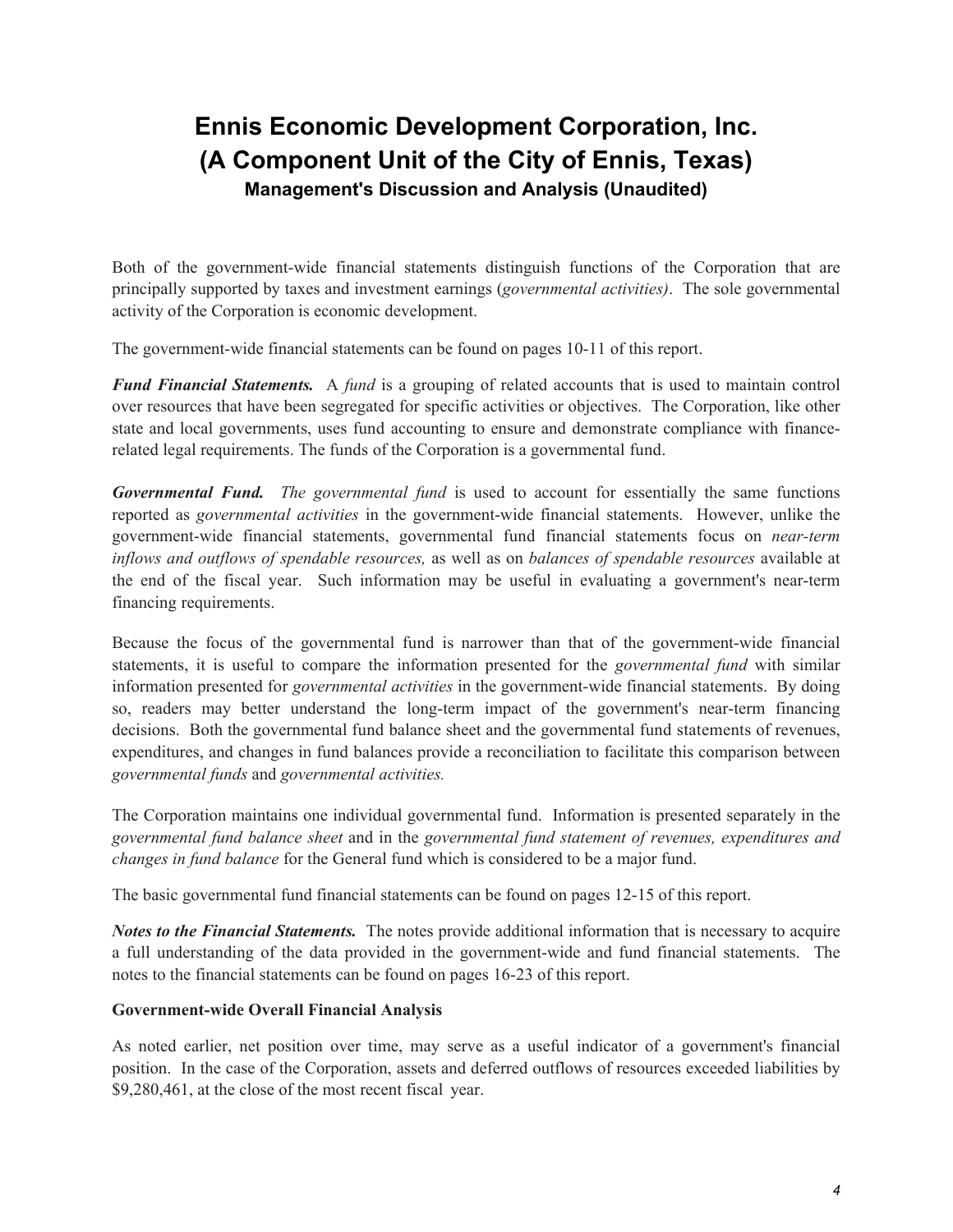**Management's Discussion and Analysis (Unaudited)** 

| <b>Ennis Economic Development Corporation, Inc.'s Net Position</b> |  |
|--------------------------------------------------------------------|--|
|                                                                    |  |

|                                                                         | Governmental<br><b>Activities</b> |                                          |  |  |
|-------------------------------------------------------------------------|-----------------------------------|------------------------------------------|--|--|
|                                                                         | 2021                              | 2020                                     |  |  |
| Current and other assets<br>Capital assets                              | \$<br>6,844,827<br>8,201,982      | $\mathbb{S}^-$<br>6,370,218<br>8,394,864 |  |  |
| Total assets                                                            | 15,046,809                        | 14,765,082                               |  |  |
| Total deferred outflows of resources                                    | -S<br>110,227                     | 140,474<br><sup>\$</sup>                 |  |  |
| Current liabilities<br>Other liabilities                                | \$<br>48,991<br>5,827,584         | \$.<br>6,190,640<br>104,045              |  |  |
| Total liabilities                                                       | \$ 5,876,575                      | 6,294,685                                |  |  |
| Net position                                                            |                                   |                                          |  |  |
| Net investment in capital assets<br>Restricted for economic development | \$<br>2,484,625<br>6,795,836      | S.<br>2,344,698<br>6,266,173             |  |  |
| Total net position                                                      | 9,280,461                         | 8,610,871                                |  |  |
|                                                                         |                                   |                                          |  |  |

The Corporation uses capital assets to provide service to potential businesses. Accordingly, these assets are not available for future spending. Although the Corporation's net investment in its capital assets is reported net of related debt, it should be noted that the resources needed to repay this debt must be provided from other sources, since the capital assets themselves cannot be used to liquidate these liabilities.

The remaining balance of \$6,795,836 is restricted for economic development.

*Analysis of the Corporation's Operations.* The following table provides a summary of the Corporation's operations for the year ended September 30, 2021. Governmental activities increased the Corporation's net position by \$669,590 primarily due to increased sales tax revenue during 2021.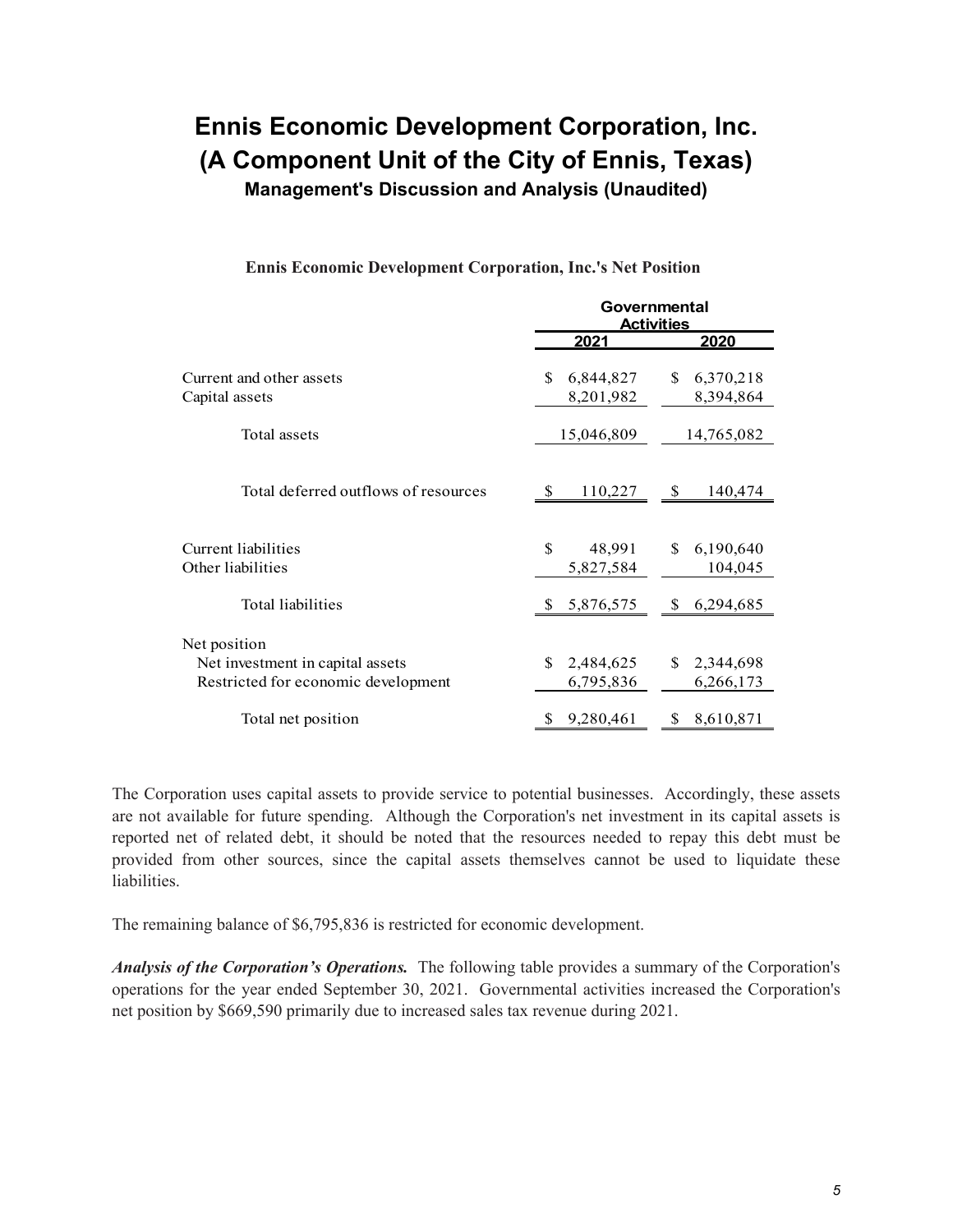**Management's Discussion and Analysis (Unaudited)** 

|                                    |                   | Governmental    |  |  |  |
|------------------------------------|-------------------|-----------------|--|--|--|
|                                    | <b>Activities</b> |                 |  |  |  |
|                                    | 2021              | 2020            |  |  |  |
| <b>Revenues</b>                    |                   |                 |  |  |  |
| Program revenues                   |                   |                 |  |  |  |
| Operating grants and contributions | \$                | \$<br>58,291    |  |  |  |
| Capital grants and contributions   |                   | 4,072,181       |  |  |  |
| General revenues                   |                   |                 |  |  |  |
| Sales taxes                        | 3,083,684         | 1,974,434       |  |  |  |
| Investment earnings                | 29,603            | 73,873          |  |  |  |
| Miscellaneous                      | 159,602           | 102             |  |  |  |
| Gain on sale of capital assets     |                   | 1,598,278       |  |  |  |
|                                    |                   |                 |  |  |  |
| Total revenues                     | 3,272,889         | 7,777,159       |  |  |  |
|                                    |                   |                 |  |  |  |
| <b>Expenses</b>                    |                   |                 |  |  |  |
| Economic development               | 2,245,248         | 3,823,947       |  |  |  |
| Interest and fiscal charges        | 358,051           | 377,575         |  |  |  |
|                                    |                   |                 |  |  |  |
| Total expenses                     | 2,603,299         | 4,201,522       |  |  |  |
|                                    |                   |                 |  |  |  |
| <b>Increase in Net Position</b>    | 669,590           | 3,575,637       |  |  |  |
| <b>Net Position - Beginning</b>    | 8,610,871         | 5,035,234       |  |  |  |
|                                    |                   |                 |  |  |  |
| <b>Net Position - Ending</b>       | 9,280,461<br>S    | 8,610,871<br>S. |  |  |  |

#### **Financial Analysis of Governmental Funds**

As noted earlier, the Corporation uses fund accounting to ensure and demonstrate compliance with finance-related legal requirements.

*Governmental Funds.* The focus of the Corporation's *governmental fund is* to provide information on near-term inflows, outflows, and balances of spendable resources. Such information is useful in assessing the Corporation's financing requirements.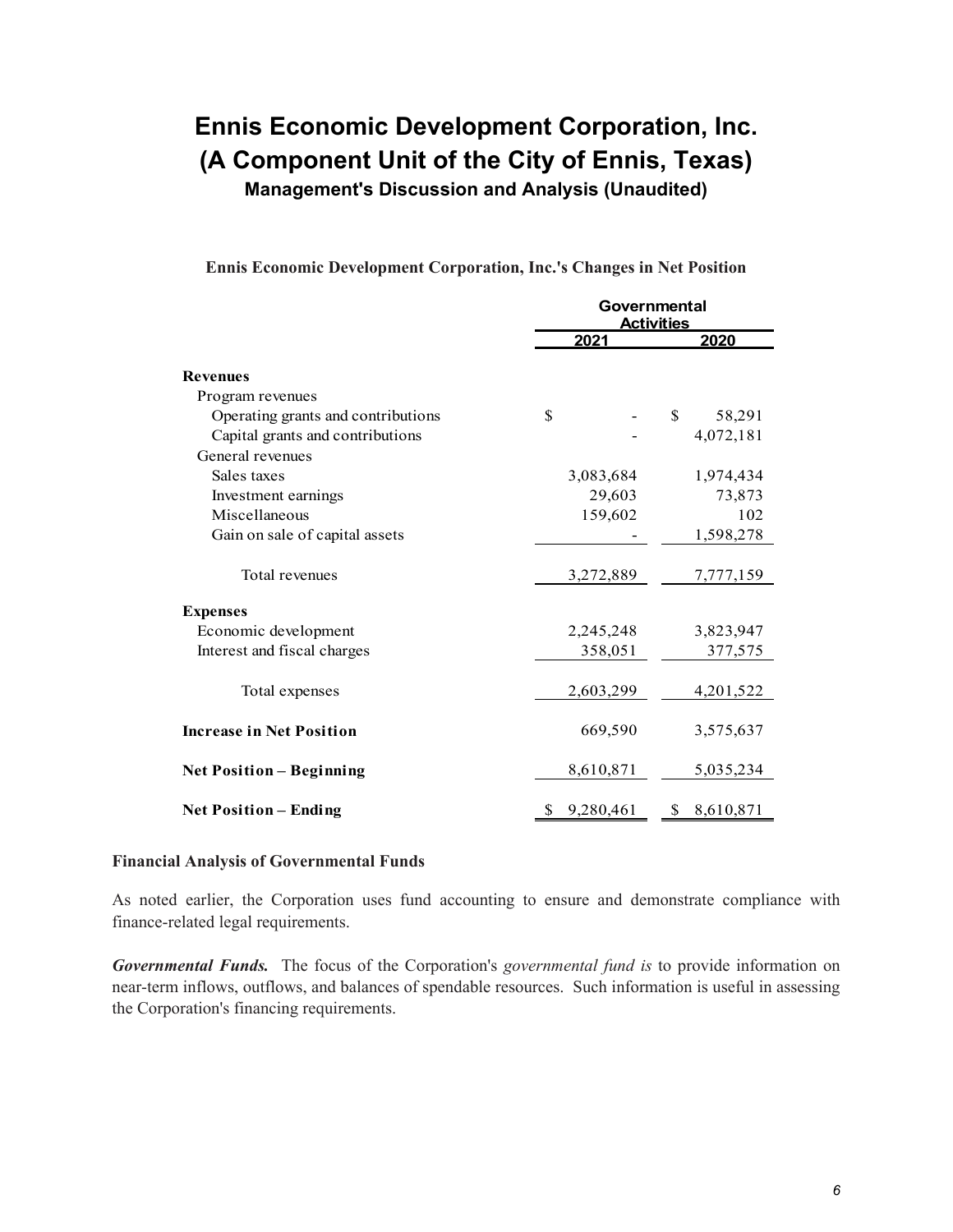## **Ennis Economic Development Corporation, Inc. (A Component Unit of the City of Ennis, Texas) Management's Discussion and Analysis (Unaudited)**

As of the end of the current fiscal year, the Corporation's general fund reported ending fund balance of \$6,812,470, an increase of \$527,442 in comparison with the prior year due to increased sales tax revenue during 2021.

*Final Budget Compared to Actual Results.* General fund actual revenues of \$3,272,889 exceeded budgeted revenues of \$1,855,450 by \$1,417,440. Budgeted expenditures of \$5,471,000 exceeded actual general fund expenditures of \$2,052,366. This \$3,418,634 variance was the result of budgeted economic development grants not being awarded and a delayed capital project, Sonoma Trail Extension, not taking place.

### **Capital Assets and Debt Administration**

*Capital Assets.*The Corporation's investment in capital assets for its governmental activities as of September 30, 2021, amounts to \$8,201,982 (net of accumulated depreciation). This investment in capital assets includes land, building and improvements.

#### **Capital Assets at Year-End Net of Accumulated Depreciation**

|                                   |                              | Governmental<br><b>Activities</b> |  |  |  |
|-----------------------------------|------------------------------|-----------------------------------|--|--|--|
|                                   | 2021                         | 2020                              |  |  |  |
| Land<br>Building and improvements | 3,467,796<br>S.<br>4,734,186 | \$3,467,796<br>4,927,068          |  |  |  |
| Total                             | 8,201,982                    | 8,394,864                         |  |  |  |

Additional information on the Corporation's capital assets can be found in *Note 4* on pages 22-23 of this report.

**Long-term Debt.** At the end of the current fiscal year, the Corporation had a total debt outstanding of \$3,565,430. This amount is backed by sales tax revenues. In addition, the Corporation also had \$2,269,016 in capital appreciation bonds at September 30, 2021.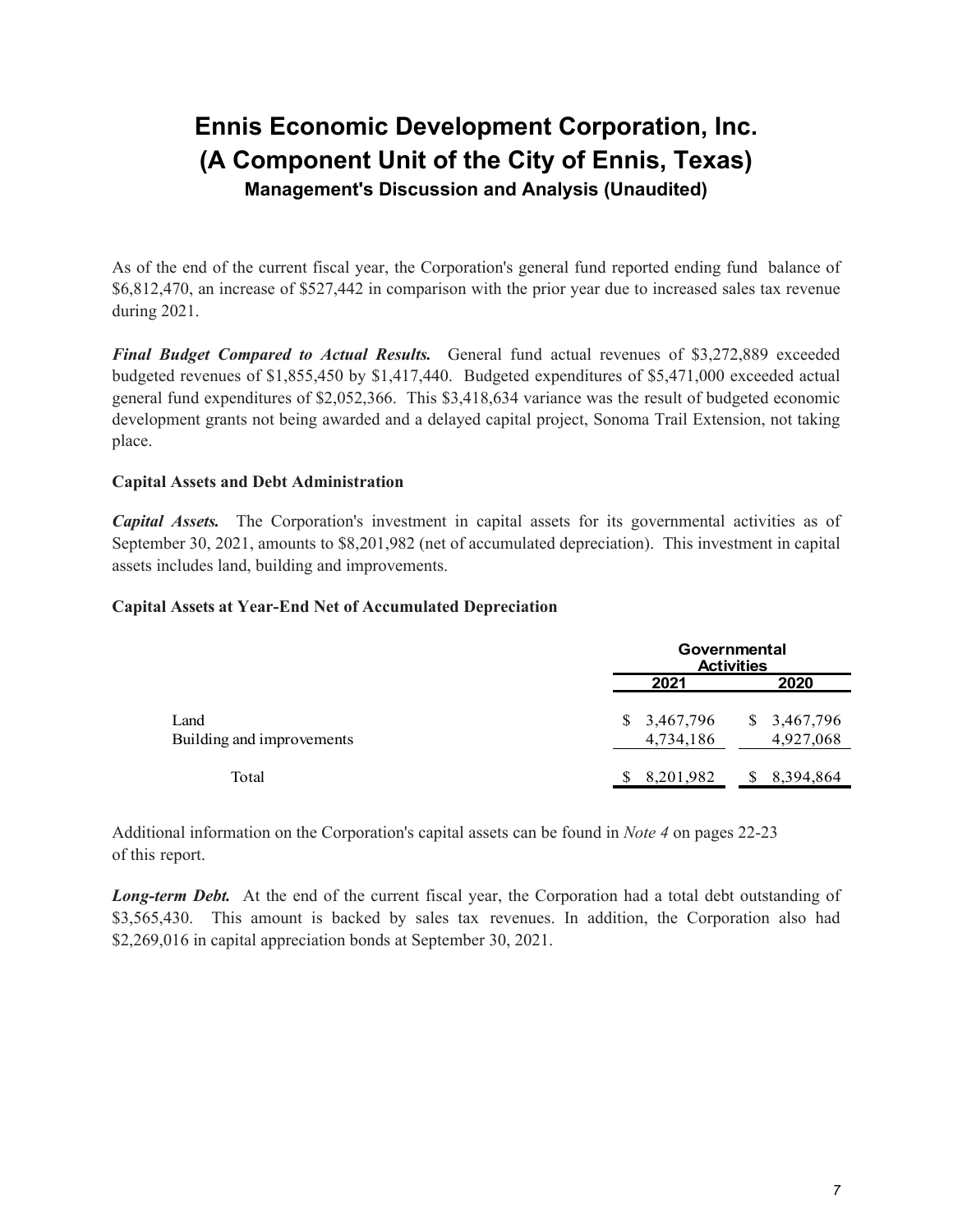**Management's Discussion and Analysis (Unaudited)** 

#### **Outstanding Long-Term Debt at Year End Bonds Payable**

|                         |             | Governmental<br><b>Activities</b> |  |  |  |
|-------------------------|-------------|-----------------------------------|--|--|--|
|                         | 2021        | 2020                              |  |  |  |
| Sales tax revenue bonds | \$3,565,430 | 4,145,430                         |  |  |  |
| Total                   | 3,565,430   | 4,145,430                         |  |  |  |

The Corporation's Sales Tax Revenue Bonds ratings are listed below.

| Standard & Poor s       |  |
|-------------------------|--|
| Sales Tax Revenue Bonds |  |

The Corporation's bonds are insured thus holding a AA (insured) credit rating from Standard & Poor's.

Additional information on the Corporation's long term-debt can be found in *Note 5* on pages 21 -22 of this report.

### **Economic Factors and Next Year's Budgets and Rates**

Economic development activities will continue to be focused on strategic investments that promote "growth and prosperity" that creates long term economic vitality, prosperity, and quality of life our Citizens expect.

The fundamental purpose of economic development is to make strategic investments in projects, programs, and activities that create "new value" for the City and its Citizens. The primary focus and funding priorities are for those that create new and expanded business development, create jobs, and a better "quality of life" defined as shopping, dining and entertainment venues.

The Corporation's "scope of operations" includes, Industrial Development, Downtown Revitalization, Retail / Commercial Development, Workforce Development, Kaufman Development, and Lake Bardwell Development. The Corporation uses the 2015 Comprehensive Master Plan, the 2016 Downtown Master Plan, the 2018 Community Improvement Plan and the Economic Development Teams Goals and Objectives as the roadmap for future growth and prosperity.

The Corporation expects to continue investing in Historic Preservation Grants, Improvement Grants, constructing one or more segments of Sonoma Trail and other catalyst projects that create or retain primary jobs and new or expanded business development.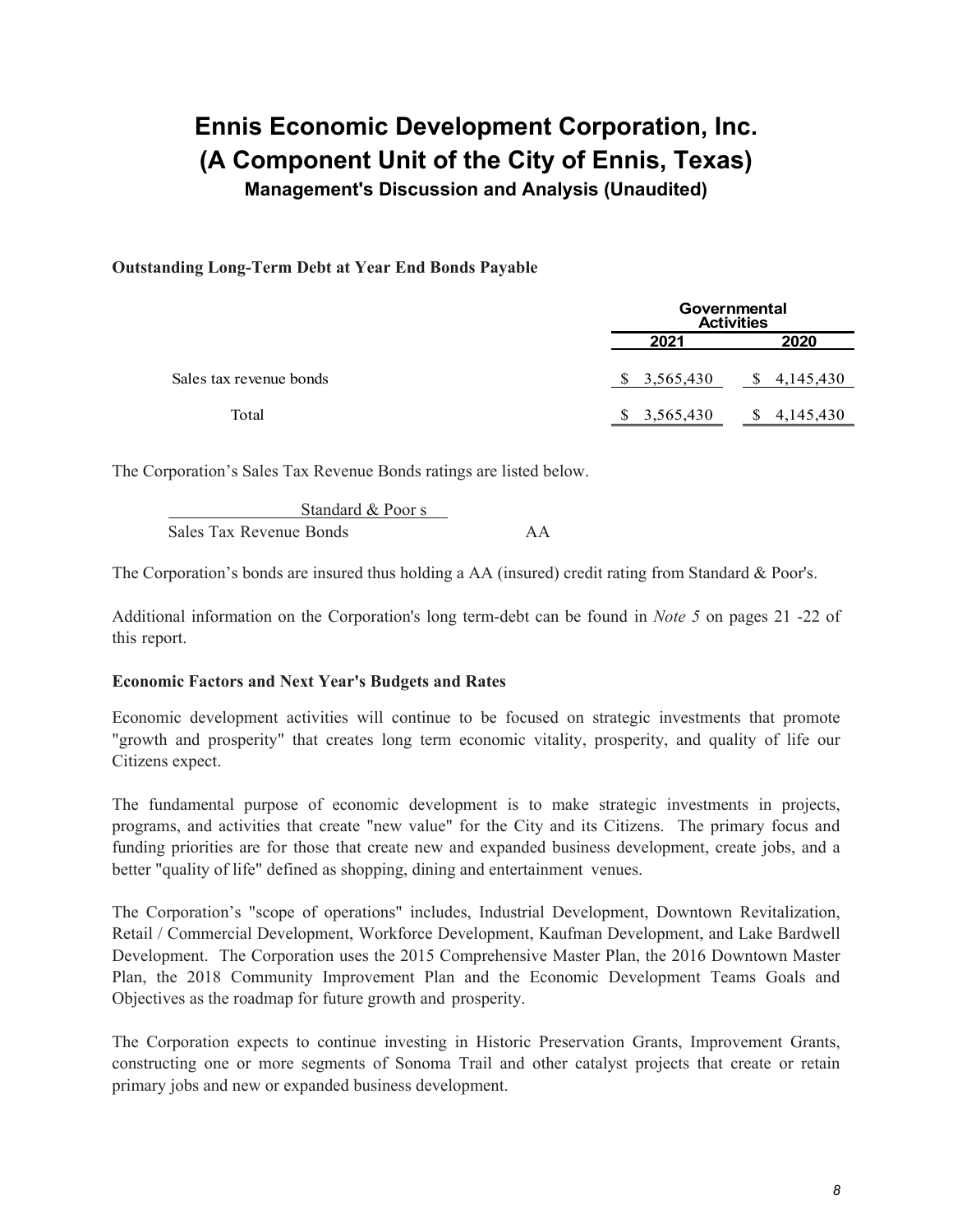## **Ennis Economic Development Corporation, Inc. (A Component Unit of the City of Ennis, Texas) Management's Discussion and Analysis (Unaudited)**

#### **Request for Information**

This financial report is designed to provide a general overview of the Corporation's finances for all those with an interest in the government's finances. Questions concerning any of the information provided in this report or requests for additional financial information should be addressed to the Office of the City Secretary, 107 N. Sherman Street, Ennis, Texas 75119.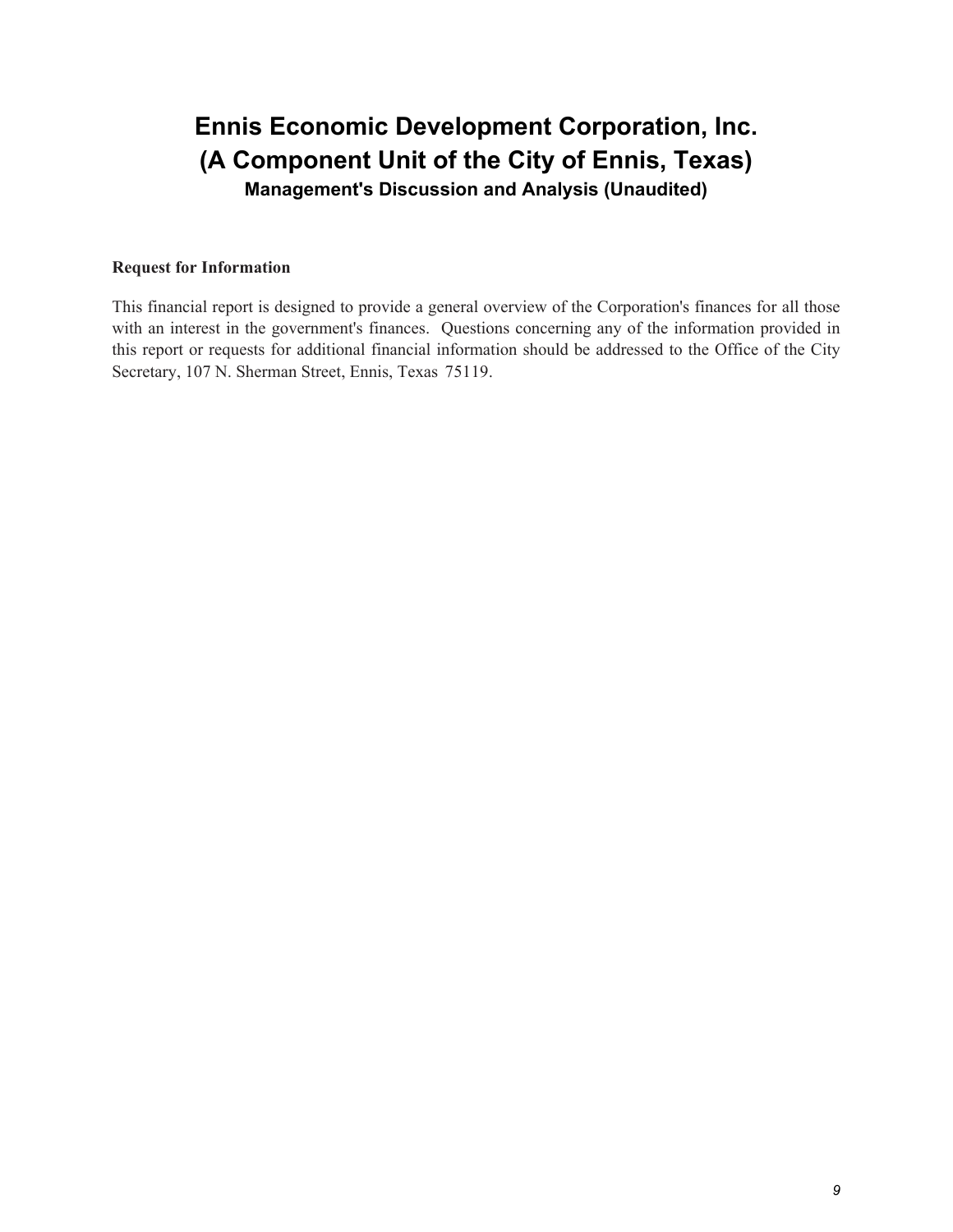**Statement of Net Position** 

**September 30, 2021** 

### **Assets**

| Cash                                  | \$<br>6,378,451 |
|---------------------------------------|-----------------|
| Receivables                           | 466,376         |
| Capital assets                        |                 |
| Non-depreciable                       | 3,467,796       |
| Depreciable (net)                     | 4,734,186       |
| Total assets                          | 15,046,809      |
| <b>Deferred Outflows of Resources</b> |                 |
| Deferred charge on refunding          | 110,227         |
| Total deferred outflows of resources  | 110,227         |
| <b>Liabilities</b>                    |                 |
| Accounts payable                      | 32,357          |
| Accrued interest payable              | 16,634          |
| Noncurrent liabilities                |                 |
| Due within one year                   | 600,000         |
| Due in more than one year             | 5,227,584       |
| <b>Total liabilities</b>              | 5,876,575       |
| <b>Net Position</b>                   |                 |
| Net investment in capital assets      | 2,484,625       |
| Restricted for economic development   | 6,795,836       |
| Total net position                    | \$<br>9,280,461 |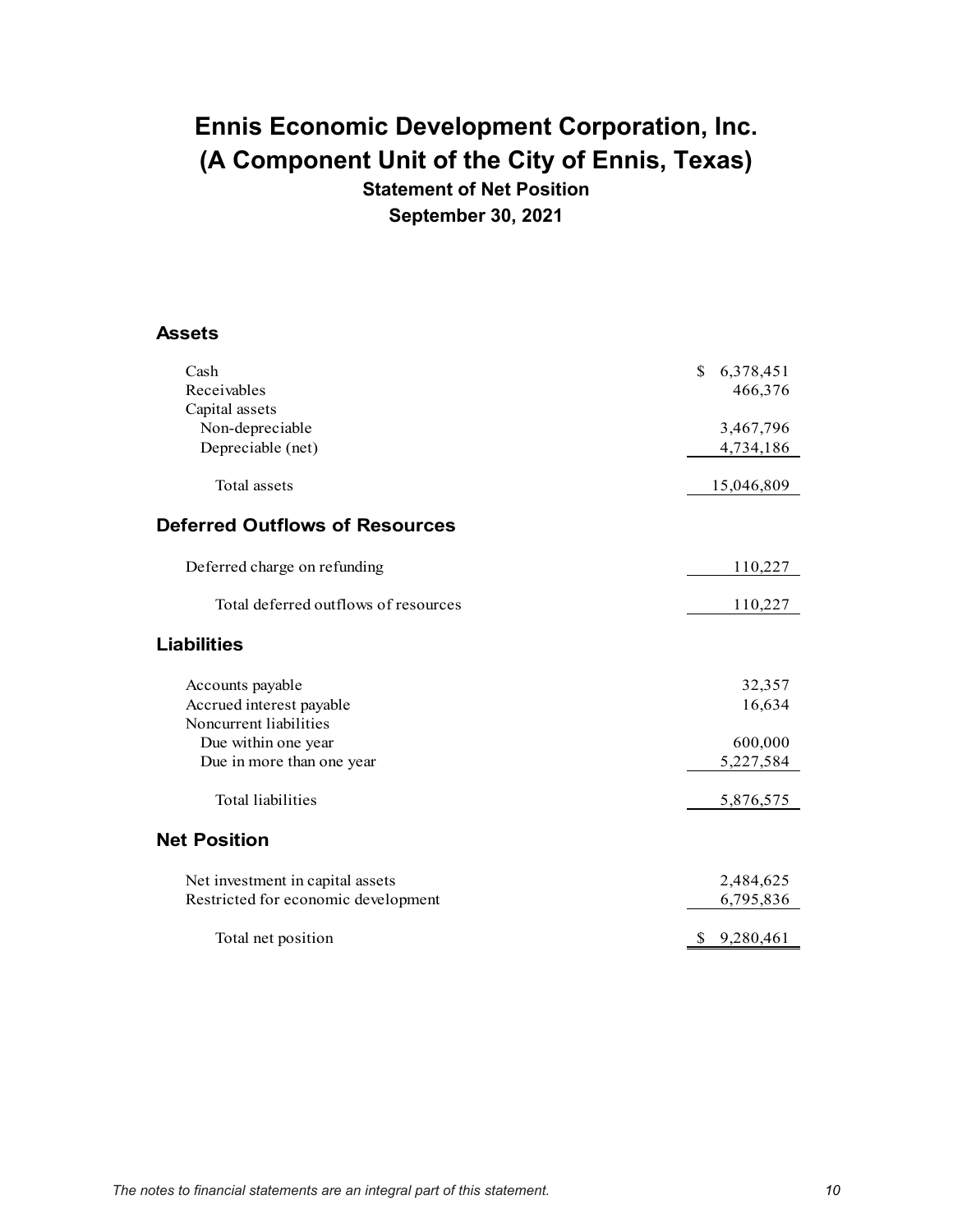# **Statement of Activities**

**For the Fiscal Year Ended September 30, 2021** 

|                                                      |                 |     |                                                               | <b>Program Revenues</b>                              | Net (Expense)<br>Revenue and<br><b>Change in Net</b> |
|------------------------------------------------------|-----------------|-----|---------------------------------------------------------------|------------------------------------------------------|------------------------------------------------------|
|                                                      | <b>Expenses</b> |     | <b>Operating</b><br><b>Grants and</b><br><b>Contributions</b> | Capital<br><b>Grants and</b><br><b>Contributions</b> | <b>Position</b><br>Governmental<br><b>Activities</b> |
| <b>Function/Program</b>                              |                 |     |                                                               |                                                      |                                                      |
| <b>Primary Government</b><br>Governmental activities |                 |     |                                                               |                                                      |                                                      |
| Economic development                                 | S.<br>2,245,248 | \$  |                                                               | \$                                                   | \$<br>(2,245,248)                                    |
| Interest and fiscal charges                          | 358,051         |     |                                                               |                                                      | (358, 051)                                           |
| Total governmental activities                        | 2,603,299       |     |                                                               |                                                      | (2,603,299)                                          |
| Total primary government                             | 2,603,299<br>S. | -\$ |                                                               | \$                                                   | (2,603,299)                                          |
|                                                      |                 |     | General revenues                                              |                                                      |                                                      |
|                                                      |                 |     | Sales taxes                                                   |                                                      | 3,083,684                                            |
|                                                      |                 |     | Investment earnings                                           |                                                      | 29,603                                               |
|                                                      |                 |     | Miscellaneous                                                 |                                                      | 159,602                                              |
|                                                      |                 |     |                                                               | Total general revenues                               | 3,272,889                                            |
|                                                      |                 |     | <b>Change in Net Position</b>                                 |                                                      | 669,590                                              |
|                                                      |                 |     |                                                               | Net Position, Beginning of Year                      | 8,610,871                                            |
|                                                      |                 |     |                                                               | <b>Net Position, End of Year</b>                     | 9,280,461                                            |
|                                                      |                 |     |                                                               |                                                      |                                                      |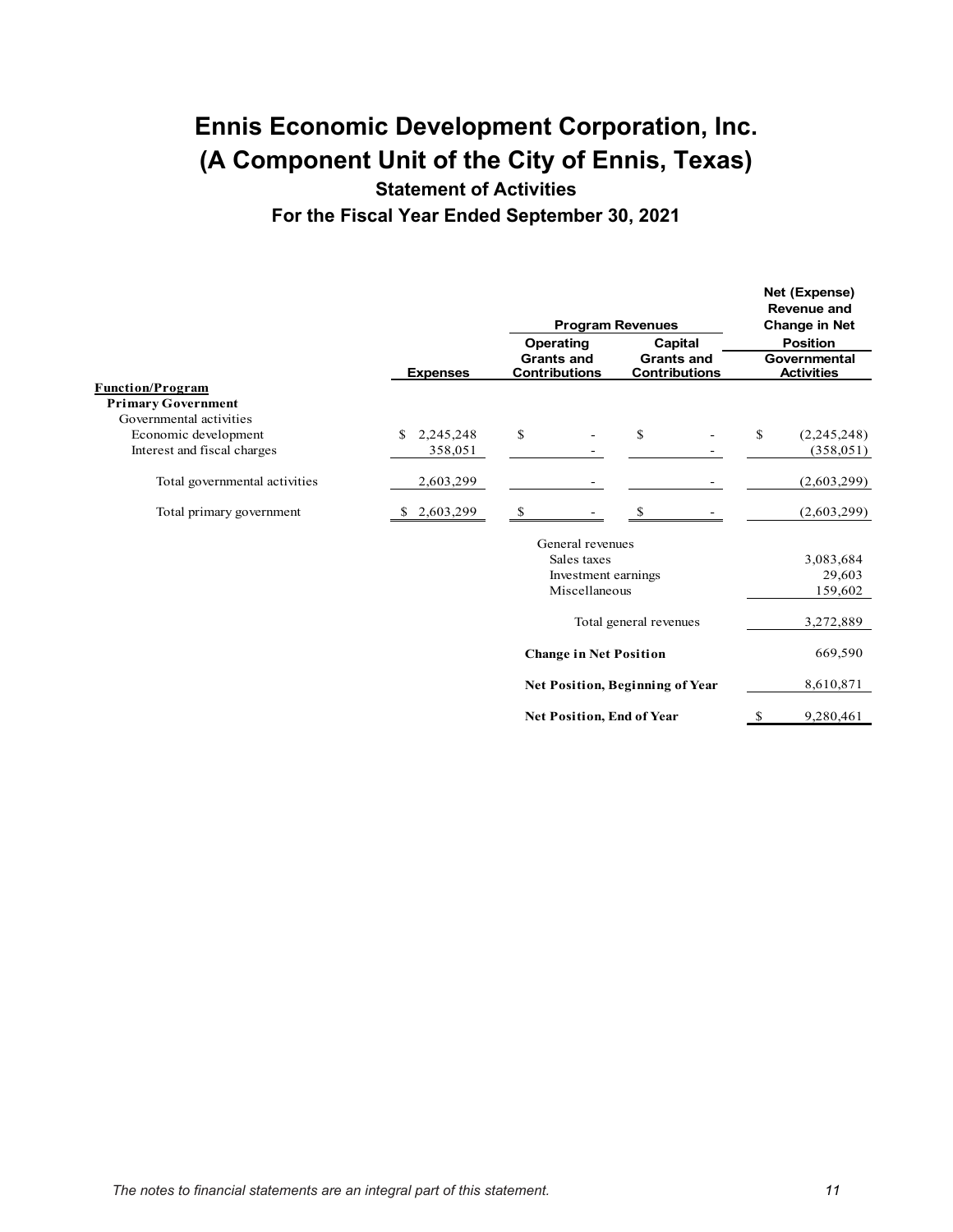**Balance Sheet Governmental Fund September 30, 2021** 

### **Assets**

| Cash                                                                                                                                                                                    | \$            | 6,378,451                |                 |
|-----------------------------------------------------------------------------------------------------------------------------------------------------------------------------------------|---------------|--------------------------|-----------------|
| Receivables                                                                                                                                                                             |               | 466,376                  |                 |
| Total assets                                                                                                                                                                            | \$            | 6,844,827                |                 |
| <b>Liabilities</b>                                                                                                                                                                      |               |                          |                 |
| Accounts payable                                                                                                                                                                        | <sup>\$</sup> | 32,357                   |                 |
| Total liabilities                                                                                                                                                                       |               | 32,357                   |                 |
| <b>Fund Balances</b>                                                                                                                                                                    |               |                          |                 |
| Restricted for Economic Development                                                                                                                                                     |               | 6,812,470                |                 |
| Total fund balance                                                                                                                                                                      |               | 6,812,470                |                 |
| Total liabilities and fund balance                                                                                                                                                      | <sup>8</sup>  | 6,844,827                |                 |
| Amounts reported for governmental activities in the statement of net position are different because:                                                                                    |               |                          |                 |
| Capital assets used in governmental activities are not<br>financial resources and, therefore, are not reported in the fund financial statements.                                        |               |                          | \$<br>8,201,982 |
| Interest payable on long-term debt does not require current financial<br>resources. Therefore, interest payable is not reported as a liability in<br>governmental fund balance sheet.   |               |                          | (16, 634)       |
| Long-term liabilities and related deferred outflows of resources are not due and<br>payable in the current period and, therefore, are not reported in the fund financial<br>statements. |               |                          |                 |
| Deferred charge on refunding                                                                                                                                                            | \$            | 110,227                  |                 |
| Due within one year<br>Due in more than one year                                                                                                                                        |               | (600,000)<br>(5,227,584) | (5,717,357)     |
| Net position of governmental activities                                                                                                                                                 |               |                          | \$<br>9,280,461 |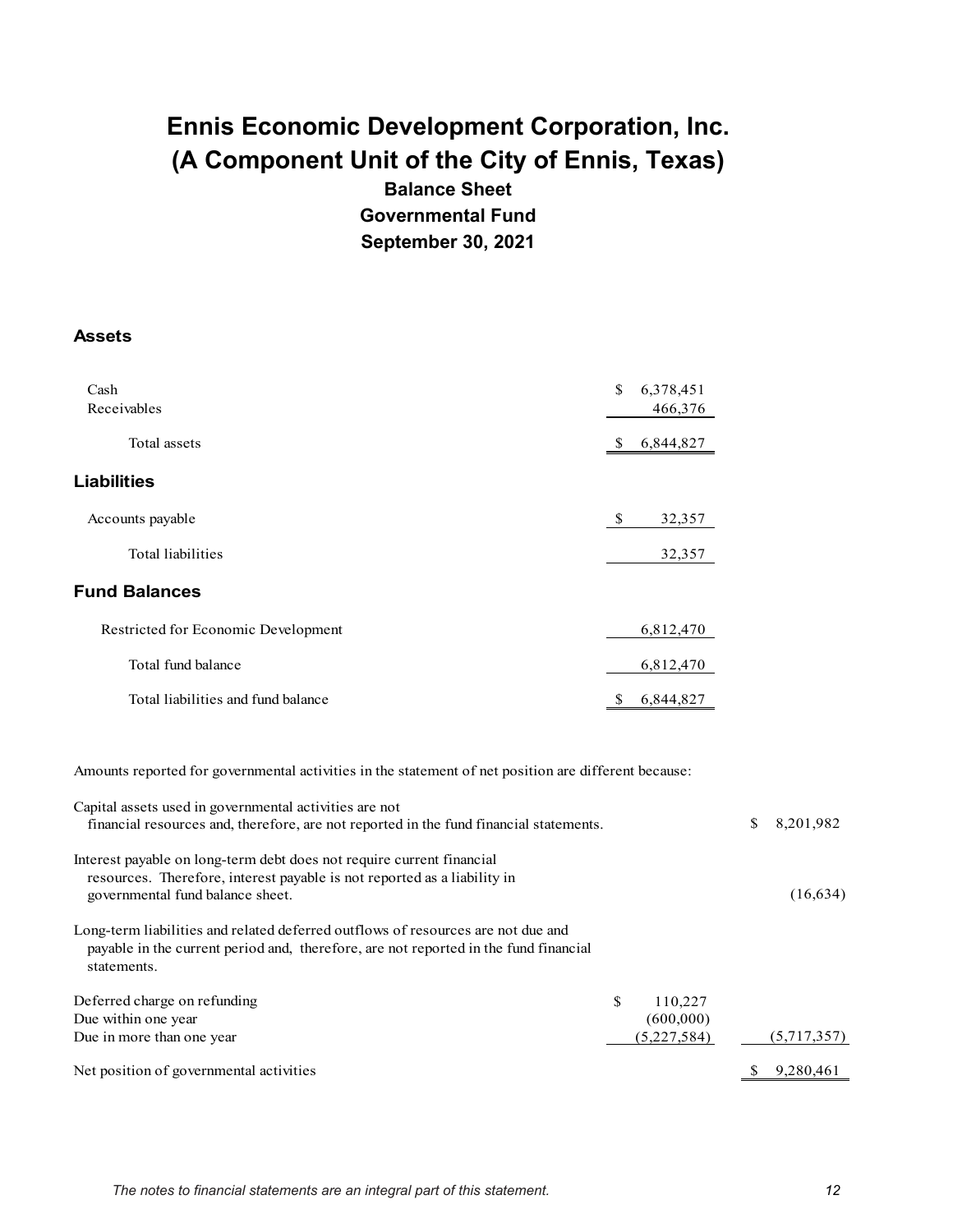**Statement of Revenues, Expenditures, and Changes in Fund Balance – Governmental Fund** 

**For the Fiscal Year Ended September 30, 2021** 

| <b>Revenues</b>                        |                 |
|----------------------------------------|-----------------|
| Sales taxes                            | \$<br>3,083,684 |
| Investment income                      | 29,603          |
| Other                                  | 159,602         |
| Total revenues                         | 3,272,889       |
| <b>Expenditures</b>                    |                 |
| Current                                |                 |
| Economic development                   | 2,052,366       |
| Debt service                           |                 |
| Principal retirement                   | 580,000         |
| Interest and fiscal charges            | 113,081         |
| Total expenditures                     | 2,745,447       |
| <b>Net Change in Fund Balance</b>      | 527,442         |
| <b>Fund Balance, Beginning of Year</b> | 6,285,028       |
| <b>Fund Balance, End of Year</b>       | 6,812,470       |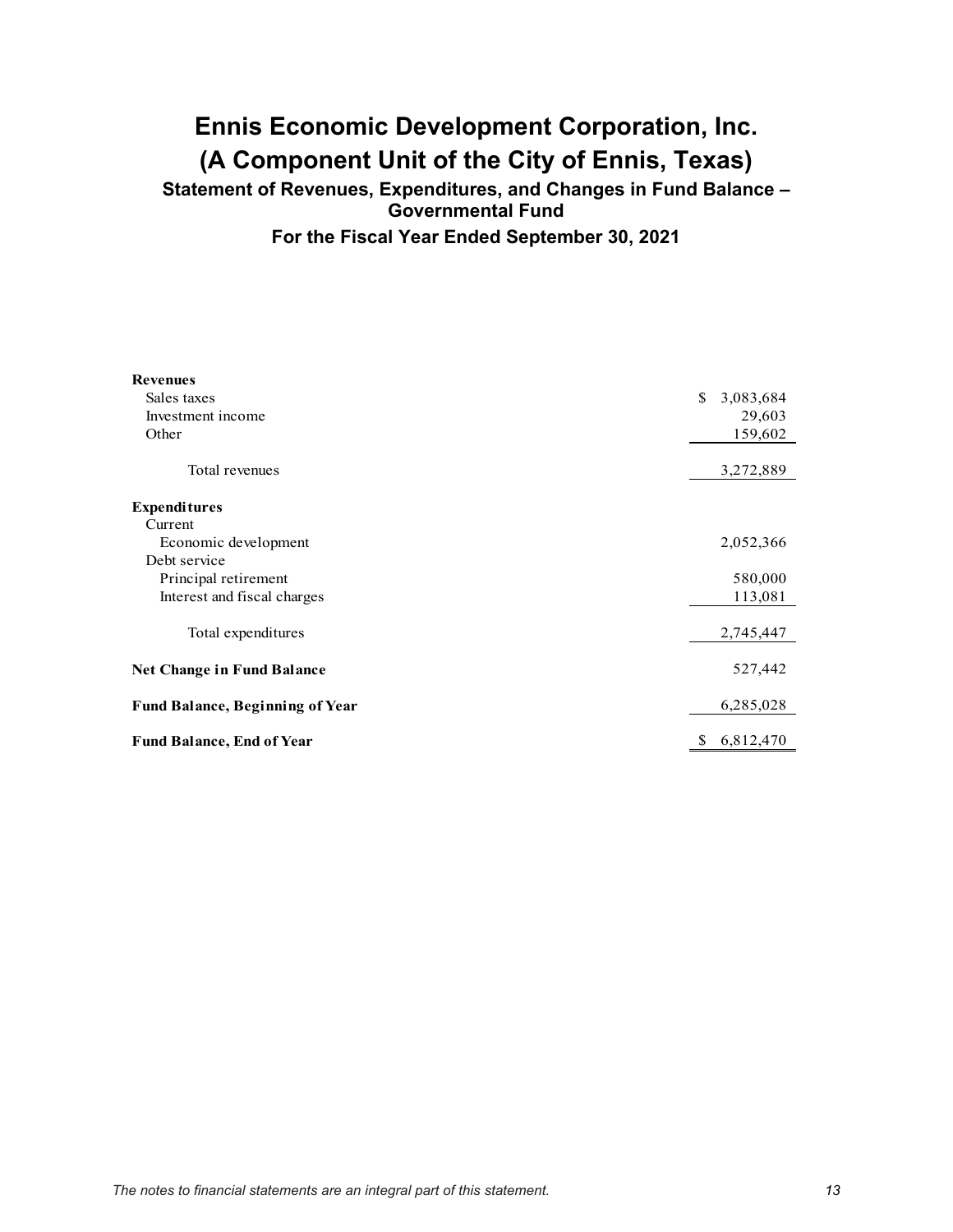**Reconciliation of the Statement of Revenues, Expenditures, and Changes in Fund Balance of the Governmental Fund to the Statement of Activities For the Fiscal Year Ended September 30, 2021** 

| <b>Net Change in Fund Balance</b>                                                                                                                                                                                                                                                                                                                                                                                                                                                                                                                                                                                                                                                                         |              |                       | \$<br>527,442 |
|-----------------------------------------------------------------------------------------------------------------------------------------------------------------------------------------------------------------------------------------------------------------------------------------------------------------------------------------------------------------------------------------------------------------------------------------------------------------------------------------------------------------------------------------------------------------------------------------------------------------------------------------------------------------------------------------------------------|--------------|-----------------------|---------------|
| Amounts reported for governmental activities in the statement of<br>activities are different because:                                                                                                                                                                                                                                                                                                                                                                                                                                                                                                                                                                                                     |              |                       |               |
| Depreciation expense on capital assets is reported in the government-wide<br>statement of activities and changes in net position, but they do not require<br>the use of current financial resources. Therefore, depreciation expense is<br>not reported as expenditure in governmental funds.                                                                                                                                                                                                                                                                                                                                                                                                             |              |                       | (192, 882)    |
| The issuance of long-term debt (e.g., bonds payable) provides current financial<br>resources to governmental funds, while the repayment of the principal of<br>long-term debt consumes the current financial resources of governmental<br>funds. Neither transaction, however, has any effect on net position. Also,<br>governmental funds report the effect of premiums, discounts, and similar<br>items when debt is first issued, whereas these amounts are deferred and<br>amortized in the statement of activities. This amount is the net effect of<br>these differences in the treatment of long-term debt and related items.<br>Bond principal retirement<br>Change in capital appreciation bonds | $\mathbb{S}$ | 580,000<br>(216, 417) |               |
| Amortization of bond discount<br>Amortization of deferred charge on refunding                                                                                                                                                                                                                                                                                                                                                                                                                                                                                                                                                                                                                             |              | (527)<br>(30, 247)    | 332,809       |
| Accrued interest expense on long-term debt is reported in the<br>government-wide statement of activities and changes in net position, but<br>does not require the use of current financial resources; therefore, accrued                                                                                                                                                                                                                                                                                                                                                                                                                                                                                  |              |                       |               |
| interest expense is not reported as expenditures in governmental funds.                                                                                                                                                                                                                                                                                                                                                                                                                                                                                                                                                                                                                                   |              |                       | 2,221         |
| <b>Change in Net Position</b>                                                                                                                                                                                                                                                                                                                                                                                                                                                                                                                                                                                                                                                                             |              |                       | 669,590       |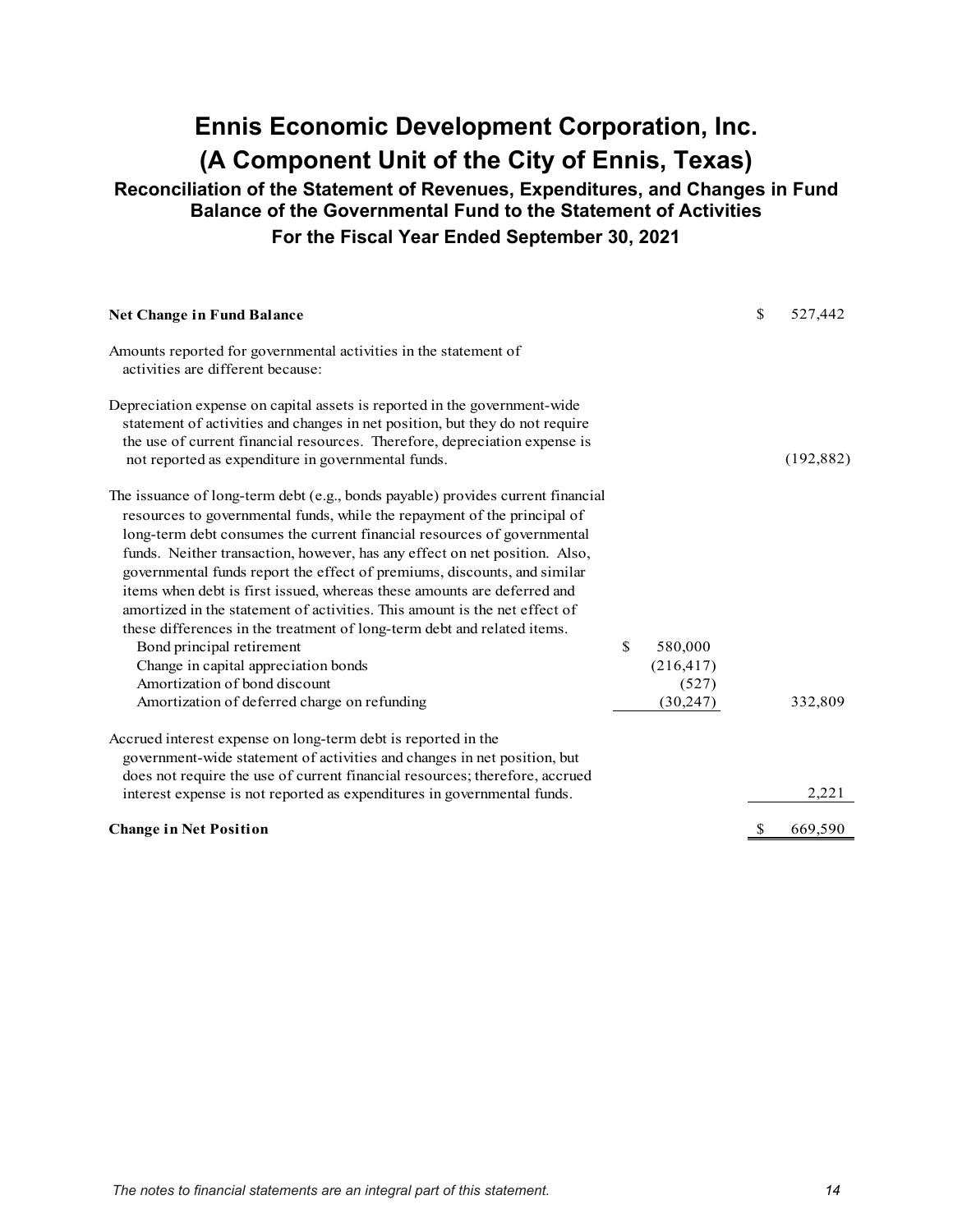## **Statement of Revenues, Expenditures, and Changes in Fund Balance - Budget and Actual**

## **General Fund For the Fiscal Year Ended September 30, 2021**

|                                        |                           | <b>Budgeted Amounts</b> |                 | Variance with       |  |
|----------------------------------------|---------------------------|-------------------------|-----------------|---------------------|--|
|                                        | Original                  | <b>Final</b>            | <b>Amounts</b>  | <b>Final Budget</b> |  |
| <b>Revenues</b>                        |                           |                         |                 |                     |  |
| Sales taxes                            | \$<br>1,745,450           | \$<br>1,745,450         | \$<br>3,083,684 | \$<br>1,338,235     |  |
| Interest income                        | 110,000                   | 110,000                 | 29,603          | (80,397)            |  |
| Other                                  |                           |                         | 159,602         | 159,602             |  |
| Total revenues                         | 1,855,450                 | 1,855,450               | 3,272,889       | 1,417,440           |  |
| <b>Expenditures</b>                    |                           |                         |                 |                     |  |
| Current                                |                           |                         |                 |                     |  |
| Economic development                   | 5,471,000                 | 5,471,000               | 2,052,366       | 3,418,634           |  |
| Total economic development             | 5,471,000                 | 5,471,000               | 2,052,366       | 3,418,634           |  |
| Debt service                           |                           |                         |                 |                     |  |
| Principal retirement                   | 580,000                   | 580,000                 | 580,000         |                     |  |
| Interest and fiscal charges            | 113,131                   | 113,131                 | 113,081         | 50                  |  |
| Total expenditures                     | 693,131                   | 693,131                 | 693,081         | 50                  |  |
| <b>Net Change in Fund Balance</b>      | (4,308,682)               | (4,308,682)             | 527,442         | (2,001,245)         |  |
| <b>Fund Balance, Beginning of Year</b> | 6,285,028                 | 6,285,028               | 6,285,028       |                     |  |
| <b>Fund Balance, End of Year</b>       | 1,976,347<br><sup>S</sup> | 1,976,347<br>S          | 6,812,470<br>S. | \$(2,001,245)       |  |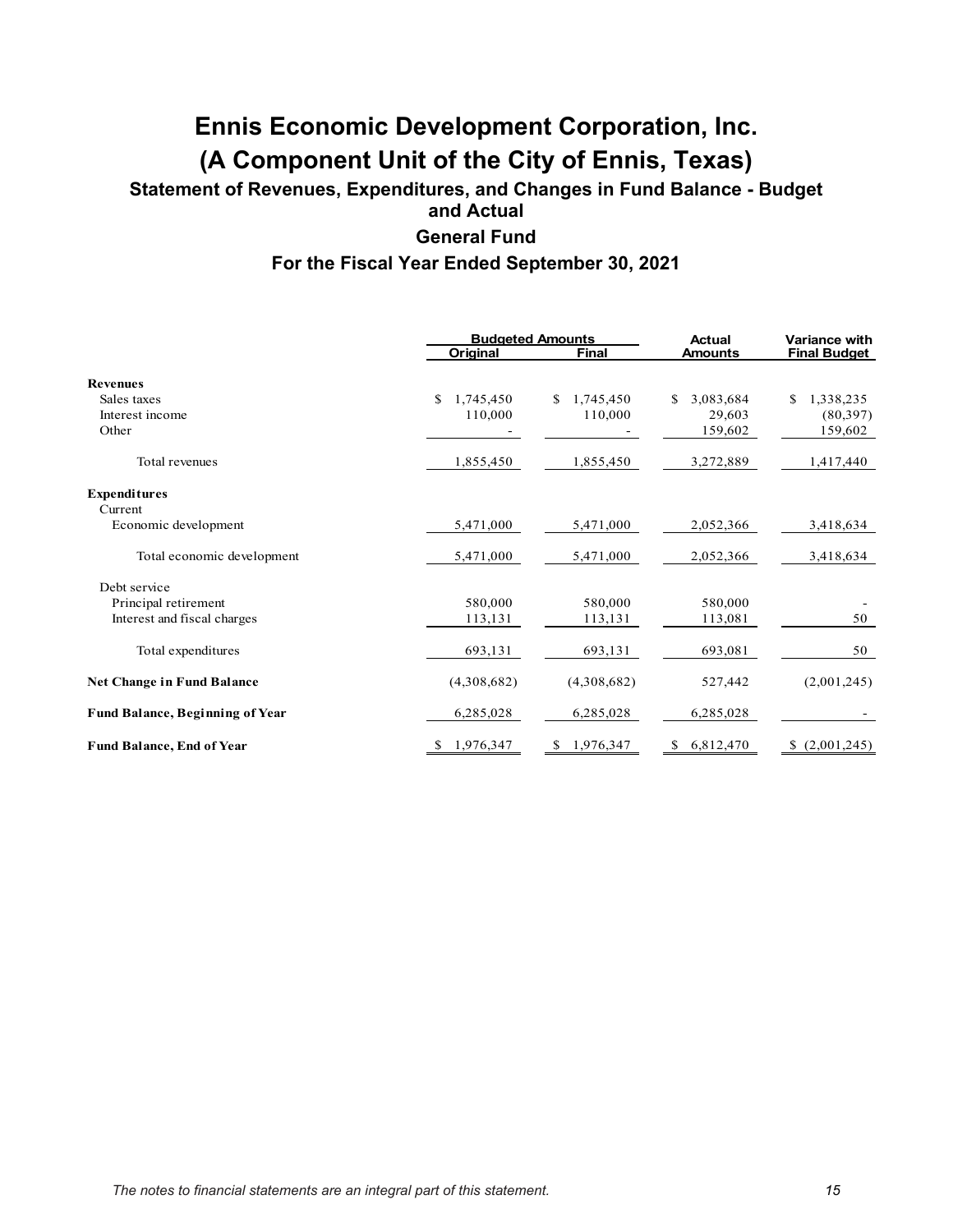**Notes to the Basic Financial Statements September 30, 2021** 

## **Note 1: Summary of Significant Accounting Policies**

## *Reporting Entity*

The Ennis Economic Development Corporation, Inc. (Corporation) was incorporated June 11, 1996, to promote the City, assist developing companies, help create jobs in the City area, and administer the one-half cent sales tax for economic development. The accompanying financial statements present the Corporation.

The Corporation applies the criteria set forth in GASB Statement No. 61, *The Financial Reporting Entity*, to determine which governmental organizations should be included in the reporting entity. The inclusion or exclusion of component units is based on the elected official's accountability to their constituents. The financial reporting entity follows the same accountability. In addition, the financial statements of the reporting entity should allow the user to distinguish between the primary government (including its blended component units, which are, in substance, part of the primary government) and discretely presented component units. Criteria for inclusion of an entity into the primary governmental unit (in blended or discrete presentation) includes, but is not limited to, legal standing, fiscal dependency, imposition of will, and the primary recipient of services. The Corporation presently has no component units included within its reporting entity. For financial reporting purposes, the Corporation is a discretely presented component unit of the City of Ennis, Texas.

### *Payments Between the Component Unit and City*

Resource flows (except those that affect the statement of net position/balance sheet only, such as loans and repayments) between a primary government and its discretely presented component unit is reported as external transactions-that is, as revenues and expenses/expenditures. Payments from the Corporation to the City are to repay the City for administrative services and other development projects (*Note 5*).

### *Description of Government-wide Financial Statements*

The government-wide financial statements (i.e., the statement of net position and the statement of activities) report information on all of the nonfiduciary activities of the primary government. *Governmental activities* are supported by taxes and other nonexchange transactions.

#### *Basis of Presentation – Government-wide Financial Statements*

While separate government-wide and fund financial statements are presented, they are interrelated. The governmental activities column incorporates data from the governmental fund. Separate financial statements are provided for the governmental fund. The statement of net position reports all financial and capital resources. The statement of activities demonstrates the degree to which the direct expenses of a given function or segment are offset by program revenues. Direct expenses are those that are clearly identifiable with a specific function or segment.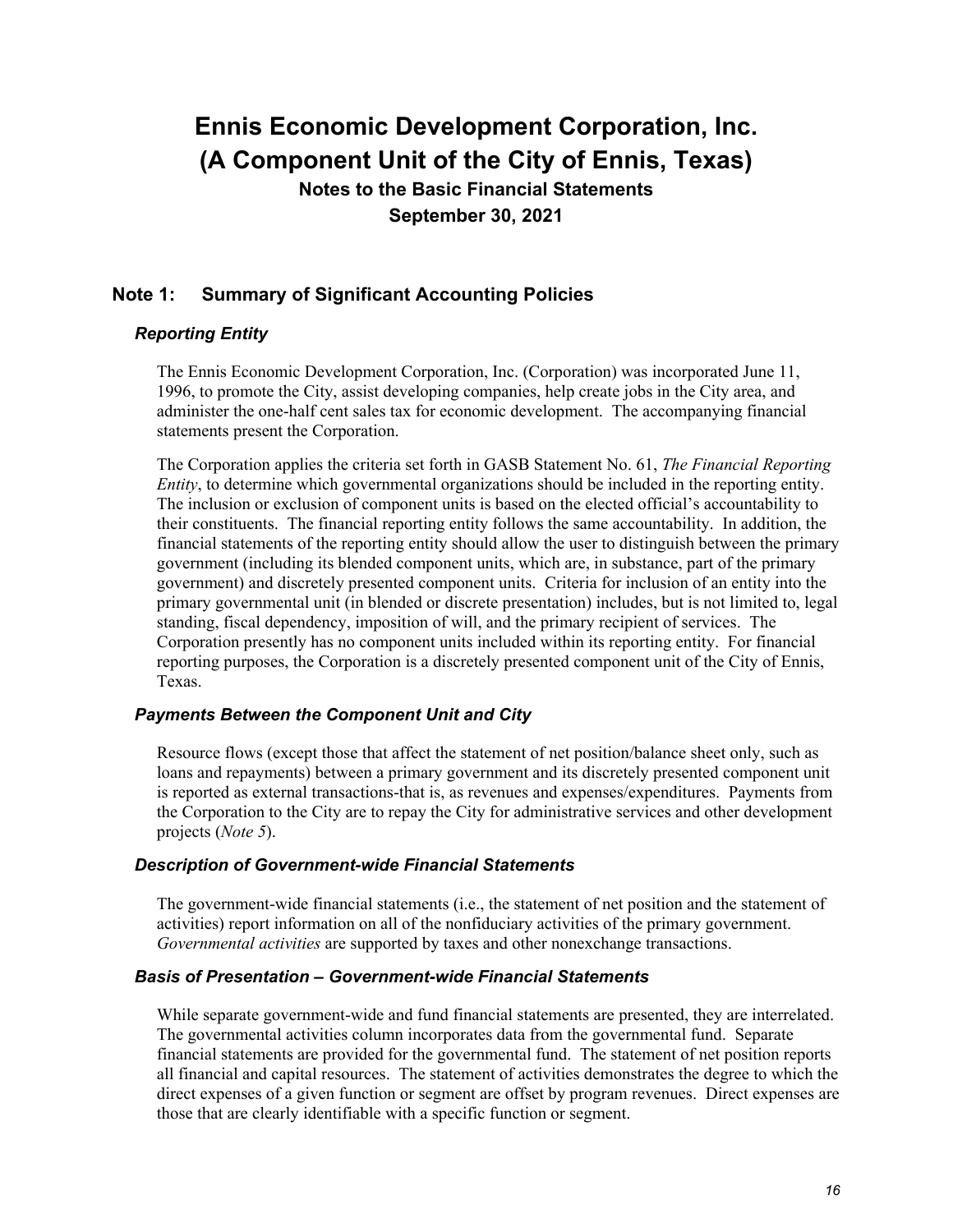**Notes to the Basic Financial Statements September 30, 2021** 

#### *Basis of Presentation - Fund Financial Statements*

The fund financial statements provide information about the Corporation's fund. The emphasis of fund financial statements is on the major governmental fund.

The Corporation reports the following major governmental fund:

The *general fund* is the Corporation's primary operating fund. It accounts for all financial resources of the general government. There are no other funds of the Corporation.

#### *Measurement Focus and Basis of Accounting*

The accounting and financial reporting treatment is determined by the applicable measurement focus and basis of accounting. Measurement focus indicates the type of resources being measured such as *current financial resources* or *economic resources.* The basis of accounting indicates the timing of transactions or events for recognition in the financial statements.

The government-wide financial statements are reported using the *economic resources measurement focus* and the *accrual basis of accounting.* Revenues are recorded when earned and expenses are recorded when a liability is incurred, regardless of the timing of related cash flows. Grants and similar items are recognized as revenue as soon as all eligibility requirements imposed by the provider have been met.

The governmental fund financial statements are reported using the *current financial resources measurement focus* and the *modified accrual basis of accounting.* Revenues are recognized as soon as they are both measurable and available. Revenues are considered to be available when they are collectible within the current period or soon enough thereafter to pay liabilities of the current period. For this purpose, the government considers revenues to be available if they are collected within 60 days of the end of the current fiscal period. Expenditures generally are recorded when a liability is incurred, as under accrual accounting. However, debt service expenditures are recorded only when payment is due. General capital asset acquisitions are reported as expenditures in the governmental fund. Issuance of long-term debt is reported as other financing sources.

Sales taxes and interest associated with the current fiscal period are considered to be susceptible to accrual and so have been recognized as revenues of the current fiscal period, if available. Expenditure-driven grants are recognized as revenue when the qualifying expenditures have been incurred and all other eligibility requirements have been met, and the amount is received during the period or within the availability period for this revenue source (within 60 days of year-end). All other revenue items are considered to be measurable and available only when cash is received by the Corporation.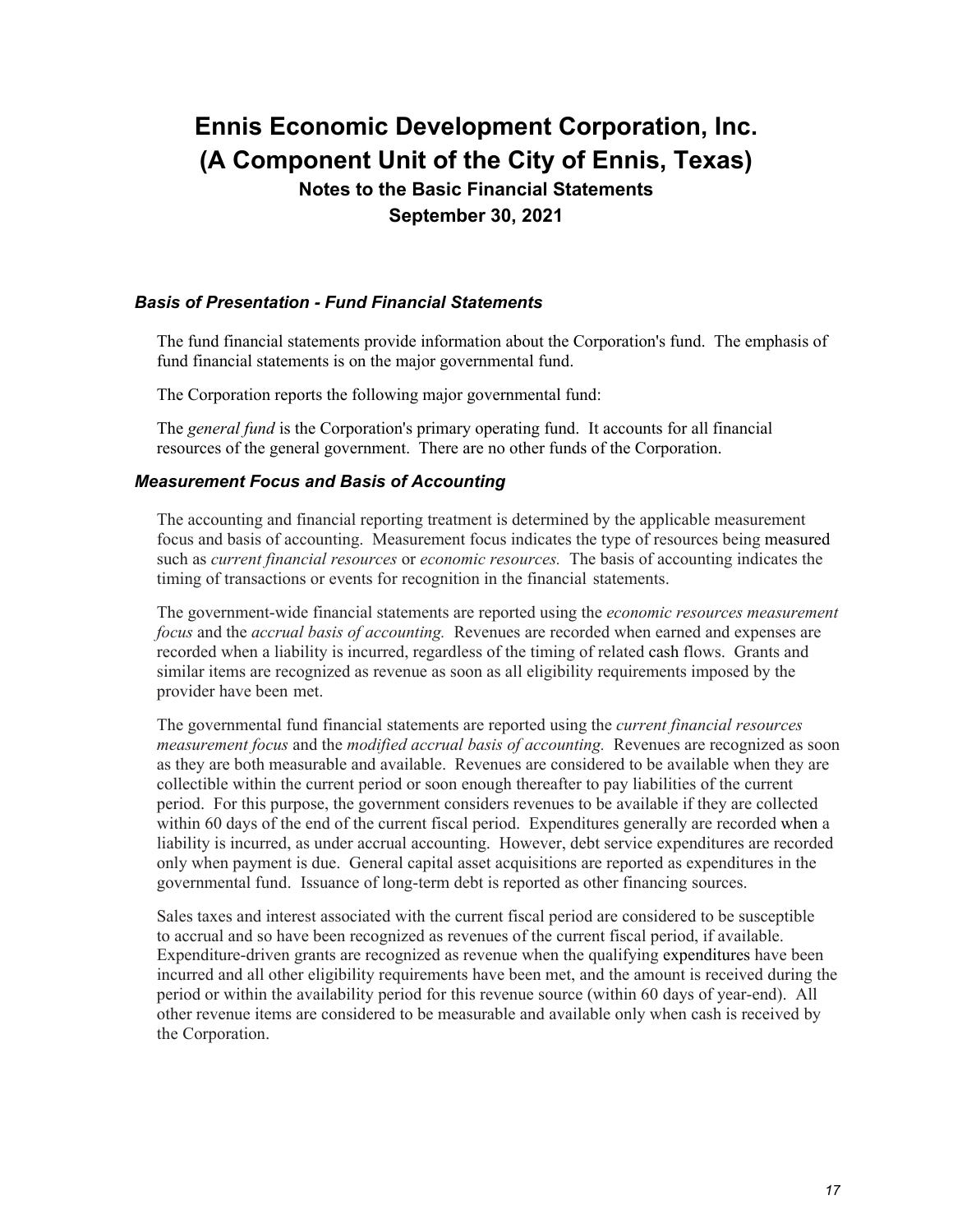## **Notes to the Basic Financial Statements September 30, 2021**

## **Note 2: Budgetary and Compliance Information**

## *Budgetary Basis of Accounting*

An annual budget is adopted on a basis consistent with generally accepted accounting principles for the general fund. All annual appropriations lapse at fiscal year-end. The legal level of budgetary control is the fund level.

### *Compliance with Finance Related Legal and Contractual Provisions*

The Corporation has no material violations of finance related legal and contractual provisions.

## **Note 3: Assets, Liabilities, Deferred Outflows of Resources, and Net Position/Fund Balance**

#### *Cash*

The Corporation's cash is considered to be cash on hand and demand deposits.

### *Capital Assets*

Capital assets, which include property, plant, and equipment are reported in the governmental activities columns in the government-wide financial statements. Capital assets are defined by the Corporation as assets with an initial, individual cost of more than \$5,000 and an estimated useful life in excess of one year.

Donated capital assets are recorded at their acquisition value at the date of donation.

Land and construction in progress are not depreciated. The other property, plant, and equipment of the primary government are depreciated using the straight-line method over the following estimated useful lives:

| <b>Capital Asset Class</b> | ∟ives    |
|----------------------------|----------|
|                            |          |
| Building                   | 30       |
| Improvements               | 10       |
| Machinery and equipment    | $5 - 30$ |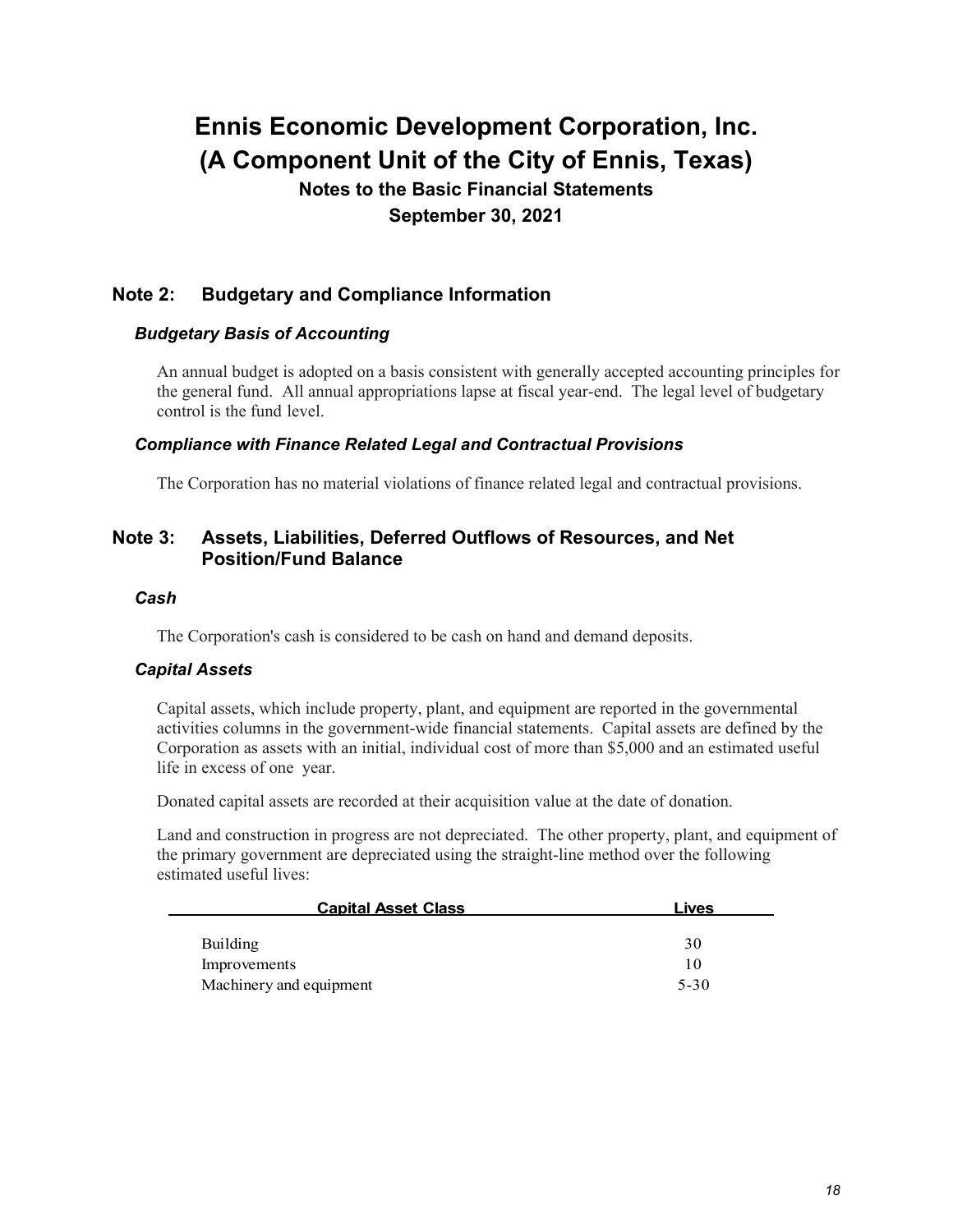**Notes to the Basic Financial Statements September 30, 2021** 

## *Deferred Outflows of Resources*

In addition to assets, the statement of financial position will sometimes report a separate section for deferred outflows of resources. This separate financial statement element, deferred *outflows of resources,* represents a consumption of net position that applies to a future period(s) and so will not be recognized as an outflow of resources (expense/expenditure) until then. The Corporation only has one item that qualifies for reporting in this category. It is the deferred charge on refunding reported in the government-wide statement of net position. A deferred charge on refunding results from the difference in the carrying value of refunded debt and its reacquisition price. This amount is deferred and amortized over the shorter of the life of the refunded or refunding debt.

## *Long-term Obligations*

In the government-wide financial statements, long-term debt and other long-term obligations are reported as liabilities in the governmental activities. Bond premiums and discounts are deferred and amortized over the life of the bonds using the effective interest method. Bonds payable are reported net of the applicable bond premium or discount.

In the fund financial statements, the governmental fund recognizes bond premiums and discounts, as well as bond issuance costs, during the current period. The face amount of debt issued is reported as other financing sources. Premiums received on debt issuances are reported as other financing sources while discounts on debt issuances are reported as other financing uses. Issuance costs, whether or not withheld from the actual debt proceeds received, are reported as debt service expenditures.

### *Net Position Flow Assumption*

Net position represents the difference between assets and deferred outflows of resources, and liabilities and deferred inflows of resources on the government-wide financial statements. Net position is classified in the following categories:

*Net investment in capital assets -* This amount consists of capital assets net of accumulated depreciation and reduced by outstanding debt that is attributed to the acquisition, construction, or improvement of the assets.

*Restricted net position -* This amount is restricted by creditors, grantors, contributors, or laws or regulations of other governments.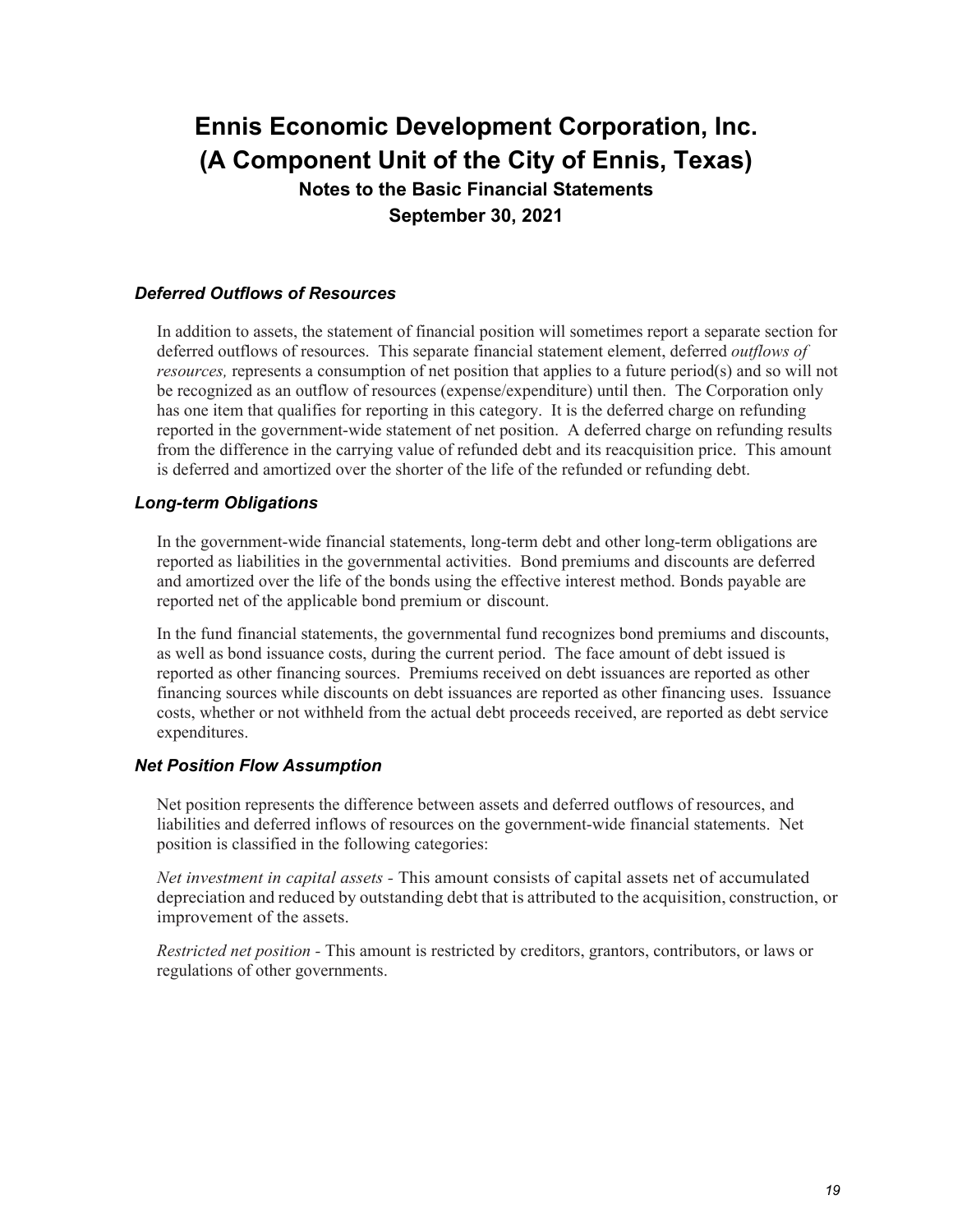**Notes to the Basic Financial Statements September 30, 2021** 

## **Note 4: Detailed Notes on All Activities and Fund**

#### *Cash Deposits with Financial Institutions and Investments*

*Custodial credit risk-deposits*. In the case of deposits, this is the risk that in the event of a bank failure, the Corporation's deposits may not be returned to it. State statutes require that all deposits in financial institutions be fully insured or collateralized by U.S. Government obligations or obligations of Texas and its agencies that have a market value of not less than the principal amount of the deposits. At year-end, the Corporation's bank balance was \$6,378,451. Of the bank balance, \$250,000 was covered by federal depository insurance and the remaining balance, \$6,128,451 was covered by collateral pledged in the Corporation's name. The collateral was held in the Corporation's name by the safekeeping departments of the pledging bank's agent and had a fair value of approximately \$6,302,025.

#### *Capital Assets*

Capital asset activity for the year ended September 30, 2021, was as follows:

|                                             | <b>Beginning</b><br><b>Balance</b> | <b>Increase</b> |     | <b>Transfers</b> | Ending<br><b>Balance</b> |  |
|---------------------------------------------|------------------------------------|-----------------|-----|------------------|--------------------------|--|
| <b>Governmental Activities</b>              |                                    |                 |     |                  |                          |  |
| Capital assets not being depreciated        |                                    |                 |     |                  |                          |  |
| Land                                        | 3,467,796<br>S                     | S.              | \$. | \$.              | 3,467,796                |  |
| Construction in progress                    |                                    |                 |     |                  |                          |  |
| Total capital assets not being depreciated  | 3,467,796                          |                 |     |                  | 3,467,796                |  |
| Capital assets being depreciated            |                                    |                 |     |                  |                          |  |
| Building                                    | 5,001,733                          |                 |     |                  | 5,001,733                |  |
| Improvements                                | 343,429                            |                 |     |                  | 343,429                  |  |
| Machinery and equipment                     | 178,157                            |                 |     |                  | 178,157                  |  |
| Total capital assets being depreciated      | 5,523,319                          |                 |     |                  | 5,523,319                |  |
| Less accumulated depreciation for           |                                    |                 |     |                  |                          |  |
| Building                                    | (226, 664)                         | (166, 724)      |     |                  | (393, 388)               |  |
| Improvements                                | (343, 429)                         |                 |     |                  | (343, 429)               |  |
| Machinery and equipment                     | (26, 158)                          | (26, 158)       |     |                  | (52,316)                 |  |
| Total accumulated depreciation              | (596, 251)                         | (192, 882)      |     |                  | (789, 133)               |  |
| Total capital assets being depreciated, net | 4,927,068                          | (192, 882)      |     |                  | 4,734,186                |  |
| Governmental activities capital assets, net | 8,394,864                          | (192, 882)      | -S  |                  | 8,201,982<br>S           |  |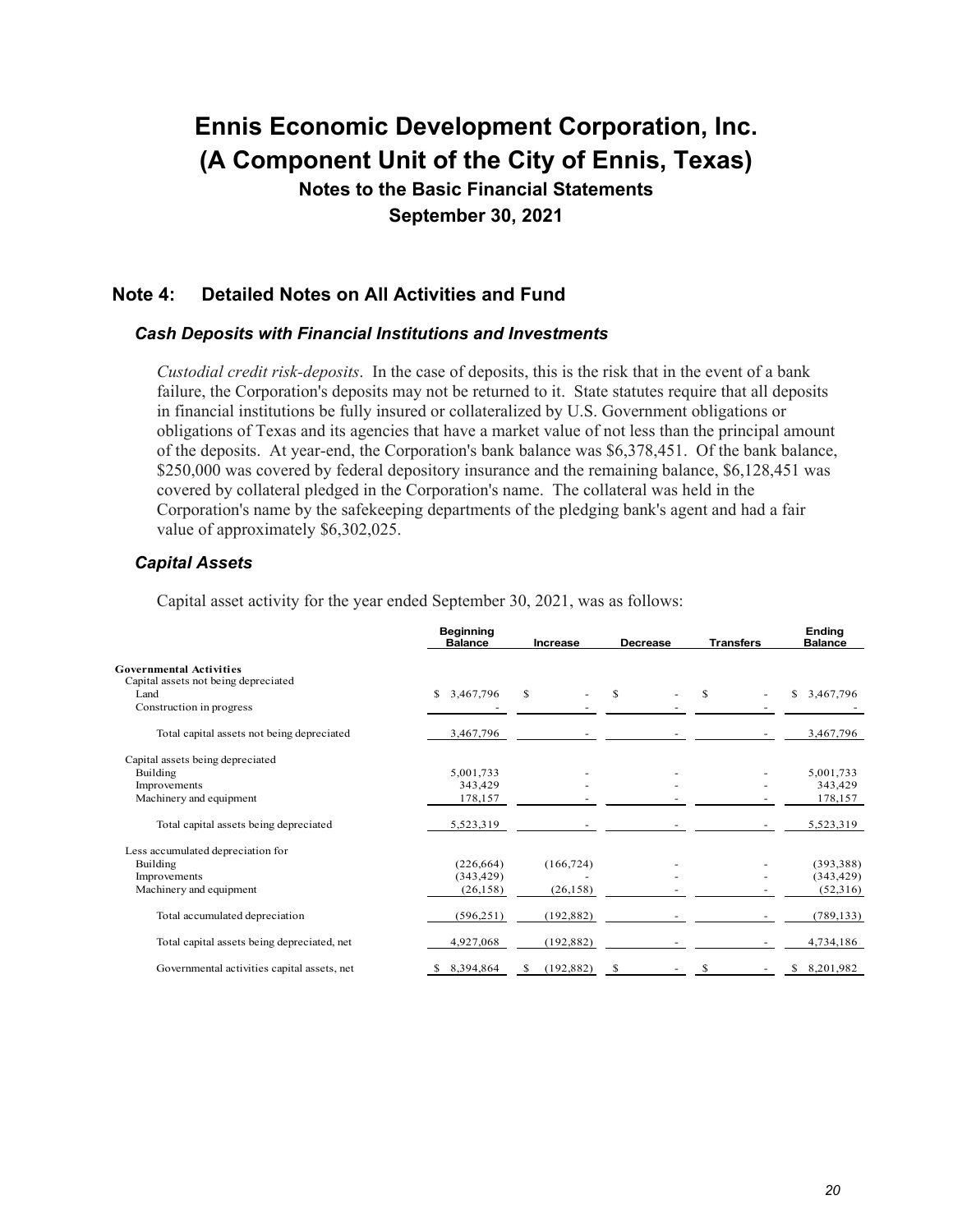## **Ennis Economic Development Corporation, Inc. Notes to the Financial Statements September 30, 2021**

#### *Economic Development Agreements*

On May 20, 2016, the Corporation entered into an economic development agreement and land sales agreement with Schirm USA, Inc. (Schirm) to sale land to Schirm. Under the agreements Schirm agrees to expand its current manufacturing facility with a minimum cost of \$1,500,000. In the event Schirm fails to construct and maintain such facility, Schirm agrees to resell the property to the Corporation in the amount of the original purchase price without interest.

On May 1, 2018, the Corporation entered into an economic development agreement with DA Ennis 45 Partners, LP (DA Ennis). Under the agreement, the Corporation shall pay DA Ennis a grant of \$450,000 paid as four separate grants after specific project performance requirements are met by DA Ennis. The project includes the investment of approximately \$12,000,000 to develop approximately 6.7 acres of land and the construction and operation of multiple retail developments. If DA Ennis is unable to comply with requirements of this grant the Corporation shall have the right to terminate incentive payments. As of September 30, 2021, the Corporation has made payments of \$325,000 under this agreement.

#### *Risk Management*

The Corporation is exposed to various risks of loss related to torts; theft of, damage to, and destruction of assets; errors and omissions; injuries to employees; and natural disasters. The Corporation maintains commercial insurance coverage covering each of those risks of loss. Management believes such coverage is sufficient to preclude any significant uninsured losses to the Corporation. Settled claims have not exceeded this commercial coverage in any of the past three fiscal years.

## **Note 5: Long-term Liabilities**

### *Sales Tax Revenue Bonds*

Revenue bonds currently outstanding are as follows:

| <b>Purpose</b> | <b>Issue</b><br><b>Amount</b> | <b>Maturity</b><br><b>Date</b> | <b>Interest</b><br>Rate | Year-end<br><b>Balances</b> |
|----------------|-------------------------------|--------------------------------|-------------------------|-----------------------------|
|                |                               |                                |                         |                             |
| 1999 Issue     | 3,290,430                     | 08/01/34                       | 8.45%                   | 455,430<br>S                |
| 2014 Refunding | 2,745,000                     | 08/01/34                       | $1.55 - 4.50\%$         | 1,750,000                   |
| 2019 Refunding | 2,240,000                     | 08/01/24                       | 2.03%                   | 1,360,000                   |
|                |                               |                                |                         |                             |
|                |                               |                                |                         | 3,565,430                   |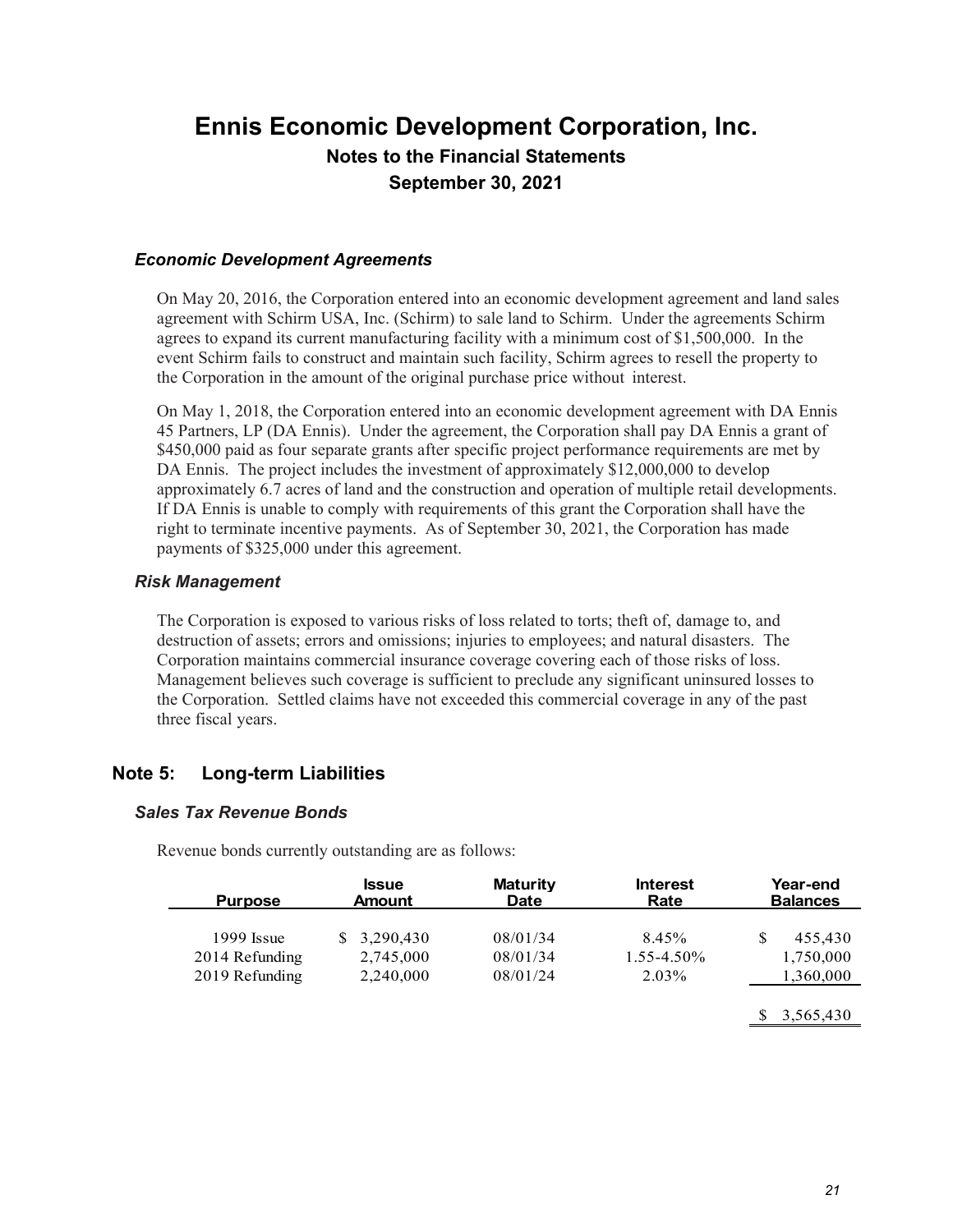## **Ennis Economic Development Corporation, Inc. Notes to the Financial Statements September 30, 2021**

#### *Capital Appreciation Bonds*

In 1999, the Corporation issued capital appreciation bonds which are shown in the Changes in Long-term Liabilities table on the following page. The capital appreciation bonds are a municipal security, on which the interest on principal accrues and compounds until maturity on August 1, 2034, at which time, a single payment is made of \$7,534,570 representing the face value of the bond and all accrued interest.

|                    | <b>Governmental Activities</b> |                 |  |  |
|--------------------|--------------------------------|-----------------|--|--|
| <b>Year Ending</b> | <b>Sales Tax Revenue Bonds</b> |                 |  |  |
| September 30       | <b>Principal</b>               | <b>Interest</b> |  |  |
|                    |                                |                 |  |  |
| 2022               | \$<br>600,000                  | \$<br>99,806    |  |  |
| 2023               | 615,000                        | 85,657          |  |  |
| 2024               | 625,000                        | 70,981          |  |  |
| 2025               | 169,410                        | 527,810         |  |  |
| 2026               | 169,280                        | 528,877         |  |  |
| 2027-2031          | 847,275                        | 2,627,335       |  |  |
| 2032-2034          | 539,465                        | 1,543,630       |  |  |
|                    |                                |                 |  |  |
|                    | 3,565,430                      | 5,484,096       |  |  |

Annual debt service requirements to maturity for revenue bonds are as follows:

### *Changes in Long-term Liabilities*

Changes in the government's long-term liabilities for the year ended September 30, 2021, are as follows:

|                                         | <b>Beginning</b><br><b>Balance</b> | <b>Increase</b> | Decrease       | <b>Ending</b><br><b>Balance</b> | Due Within<br><b>One Year</b> |
|-----------------------------------------|------------------------------------|-----------------|----------------|---------------------------------|-------------------------------|
| <b>Governmental Activities</b>          |                                    |                 |                |                                 |                               |
| Sales tax revenue bonds                 | 4.145.430<br>S.                    | S               | (580,000)<br>S | 3.565.430<br>S.                 | 600,000<br>S                  |
| Accretion on Capital Appreciation Bonds | 2.052.599                          | 216.417         |                | 2,269,016                       |                               |
| Less deferred amounts                   |                                    |                 |                |                                 |                               |
| For issuance discount                   | (7,389)                            |                 | 527            | (6,862)                         |                               |
| Total bonds payable                     | 6,190,640                          | 216,417         | (579, 473)     | 5,827,584                       | 600,000                       |
|                                         |                                    |                 |                |                                 |                               |
| Governmental activities                 |                                    |                 |                |                                 |                               |
| long-term liabilities                   | 6,190,640                          | 216.417         | (579, 473)     | 5,827,584                       | 600,000                       |

Sales tax revenue bonds issued for governmental activity purposes will be liquidated by the General fund.